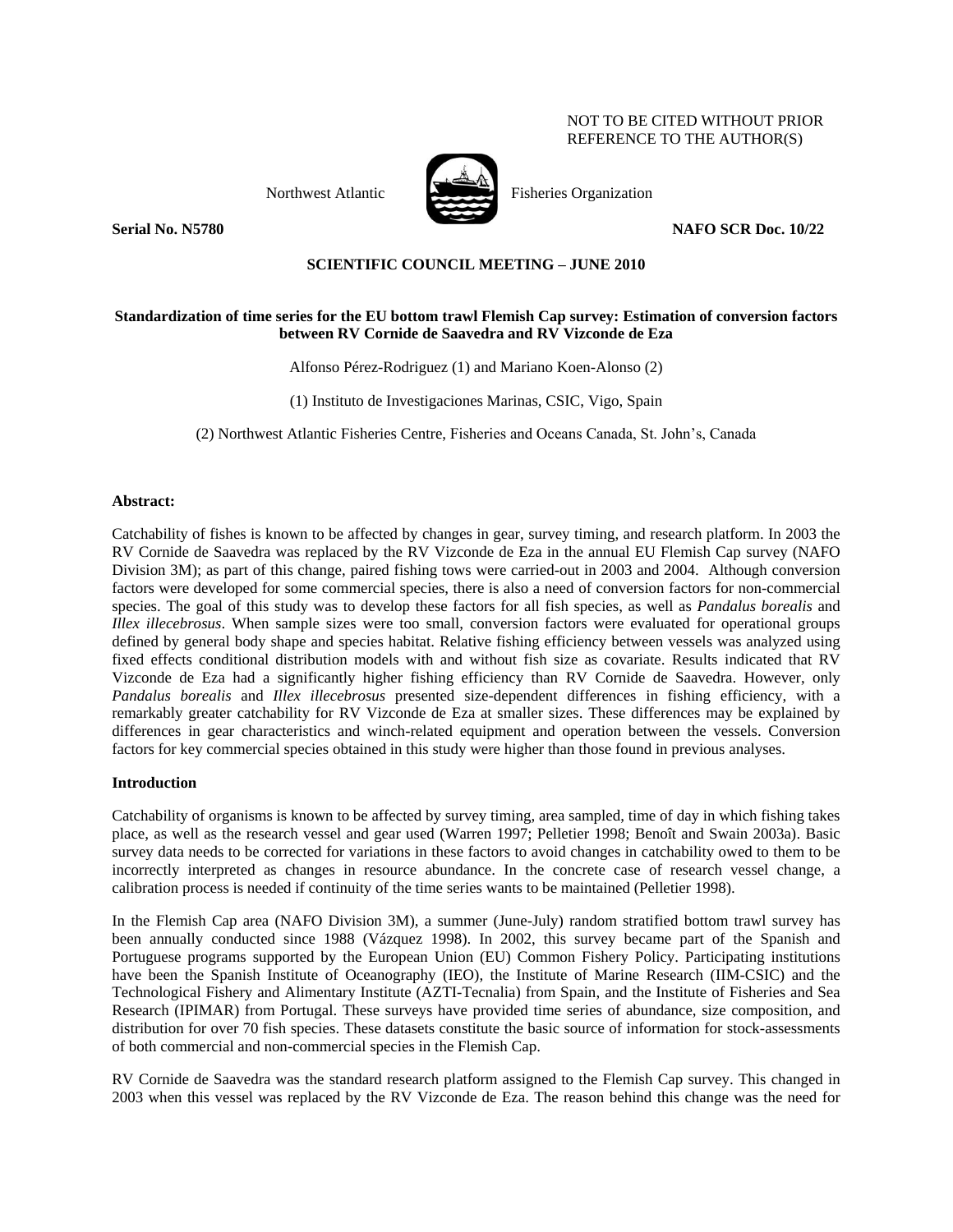improving survey coverage at depths beyond the operational capacity of RV Cornide de Saavedra. To evaluate the influence of the different characteristics of these two research platforms on fish catchability, a calibration process was deemed necessary. Hence, comparative fishing exercises (i.e. paired fishing between the two vessels) were done during the 2003 and 2004 Flemish Cap surveys. These comparative trawls were used to estimate conversion factors to scale the data series of key commercial species from its original RV Cornide de Saavedra values to RV Vizconde de Eza equivalents. González-Troncoso and Casas (2005) estimated conversion factors for the main fish species, *Gadus morhua*, *Reinhardtius hippoglossoides*, *Hippoglossoides platessoides*, *Sebastes* sp. and *Macrourus berglax*, while Casas *et al*. (2004) did it for *Pandalus borealis*.

Since conversion factors are only available for key commercial species, an essential pre-requisite for any study of trends and dynamics of the Flemish Cap at the marine community/ecosystem level is the development of conversion factors for [ideally] all species in the survey. Furthermore, to ensure a common footing in the treatment of the data between commercial and non-commercial species, conversions factors should be derived from a consistent set of analyses, assumptions, and considerations. The present study is aimed to develop such conversion factors for all fish species, as well as invertebrates *Pandalus borealis* and *Illex illecebrosus*.

### **Material and Methods**

Comparative fishing sets between RV Cornide de Saavedra and RV Vizconde de Eza were carried out from  $7<sup>th</sup>$  to 17<sup>th</sup> June 2003 and from 23<sup>th</sup> July to 2<sup>nd</sup> August 2004. The distance between both vessels was always between 0.25 and 0.5 miles, depending on weather conditions, and the relative position of the vessels (port or starboard) was varying. The target set duration was 30 minute at 3.5 knots, but sets with more than 20 minutes duration were also considered valid for the comparative fishing exercise.

A total of 54 and 69 paired fishing sets were conducted in 2003 and 2004 respectively. Although both vessels used the same fishing gear (Lofoten trawl with a 35 mm codend mesh size), during the first 51 paired sets of 2003 the RV Vizconde de Eza also used a 17-20 mm mesh size codend cover. Previous calibration studies (González-Troncoso and Casas 2005, Casas et al 2004) assumed that, among the species of interest, this difference only affected *Pandalus borealis* and juvenile redfishes (Casas and González, 2003). Data for these species were converted to their estimated equivalent without codend cover before being used for comparative fishing analyses (Casas and González, 2003). A more conservative approach was taken in this study. All 51 sets where the codend cover was used were excluded from the analysis, leaving only 3 paired sets for consideration from 2003. From the 69 paired sets done in 2004, 8 suffered significant gear damage, leaving 61 valid paired sets for further analysis (Table 1).

Differences in tow distance between paired fishing sets are possible due to variations in actual speed between vessels or the encounter by one of the vessel of bottom conditions that make unadvisable continuing trawling. Those paired fishing sets for which differences in covered distance was greater than 20% were considered invalid. As a result, one set from 2003 and four from 2004 were also excluded from the analysis (Table 1).

After all the above considerations, a total of 59 paired fishing sets (2 from 2003 and 57 from 2004) were considered valid and used for the analysis. For these valid sets, the mean difference in towed distance was 4.45%. To correct for these differences catches were standardized assuming a linear relationship between catch and distance towed.

For each species, outliers were identified by examining the difference in the number of individuals caught between vessels in a paired set. By considering this difference as a random variable, the Tchebychev's inequality was employed to approximate the interval which contains these differences with a probability of 0.88. All observed differences outside these intervals were considered outliers and the corresponding paired fishing set excluded from the analysis for that particular species. When fish length was included as covariate in the analysis, outliers were identified in the same way, but differences in numbers caught between vessels were calculated by size class (i.e. if in a given set, a size class difference was identified as an outlier, the entire fishing set was excluded from analysis).

A fixed effects conditional distribution model (Benoît 2006) was used to evaluate the relative fishing efficiency between RV Cornide de Saavedra and RV Vizconde de Eza. For each species we studied the conditional distribution of RV Vizconde de Eza catches given the total catch obtained by both vessels in the paired fishing set *i*:

 $C_i = C_{ic} + C_{iv}$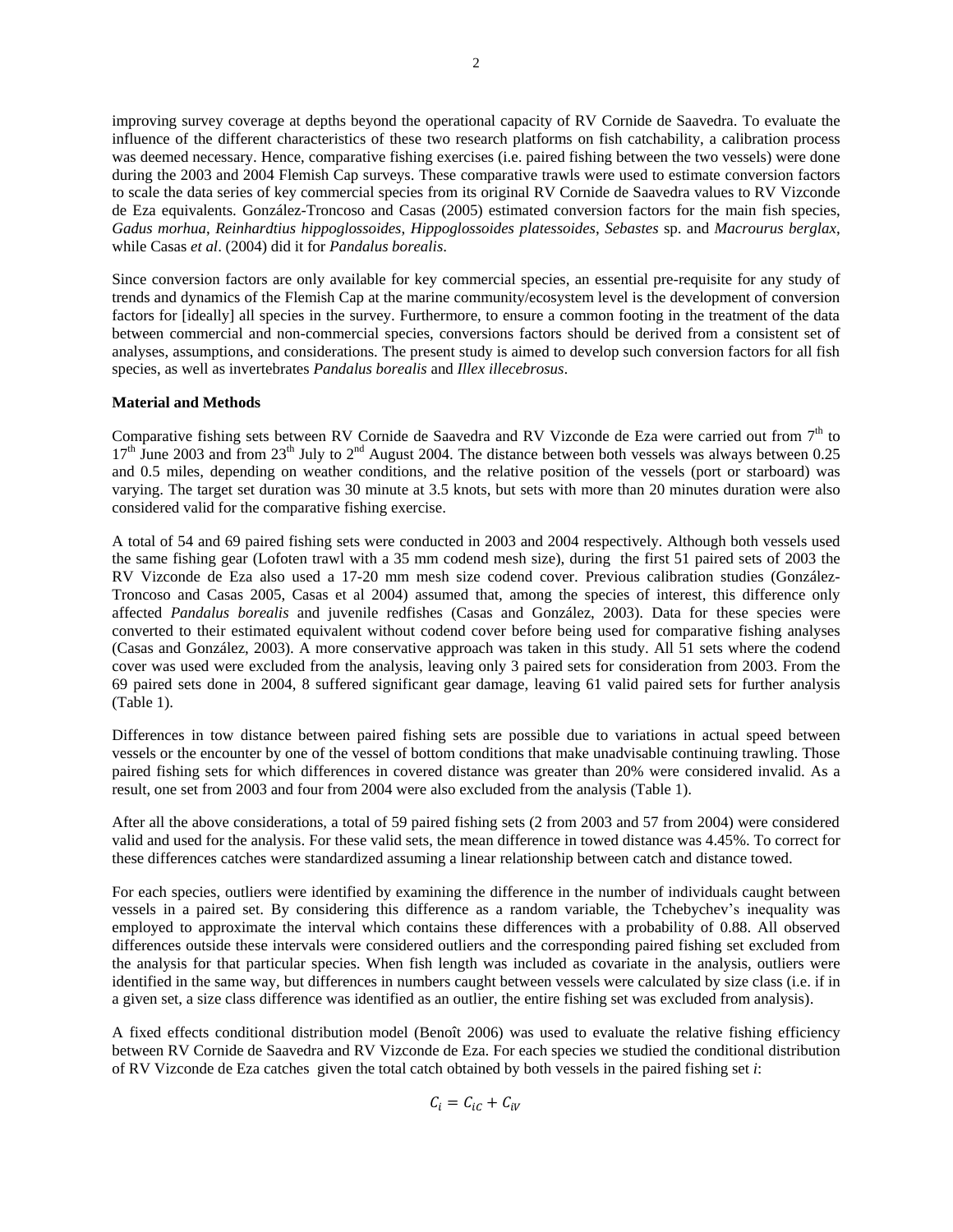where  $C_i$  is the total catch and  $C_i$  and  $C_i$  are the number of individuals captured in paired fishing *i* by RV Cornide de Saavedra and RV Vizconde de Eza respectively.

Relative fishing efficiency of RV Vizconde de Eza was evaluated using a generalized linear model, with a logit link and a binomial error distribution (McCullagh and Nelder, 1989). If fishing efficiency of both vessels is equal, the probability of a fish being captured by RV Vizconde de Eza (*pi*) is the same that being captured by RV Cornide de Saavedra (1-*p<sub>i</sub>*), then  $p_i = 1 - p_i = 0.5$ . However, if a difference exists in relative fishing efficiency, 1-  $p_i$  must be multiplied by a relative catchability term,  $b<sub>y</sub>$ , to maintain this equality. This relative catchability term is a function of the estimated intercept parameter of a logistic regression, *β<sup>v</sup>* which is termed the *vessel effect.*

$$
\text{Model 1} \qquad \qquad \ln\left(\frac{p_i}{1 - p_i}\right) = \beta_v
$$

The relation between the vessel effect  $\beta$ <sup>*v*</sup> and the relative catchability term  $(b_v)$  is  $b_v = \exp(\beta_v)$ 

To study if relative catchability was size-dependent, fish body size was introduced in equation 1 as a covariate. The magnitude of the fish length ( $FL$ ) effect is estimated by the slope ( $\beta_1$ ) as:

$$
\text{Model 2} \qquad \qquad \ln\left(\frac{p_{il}}{1 - p_{il}}\right) = \beta'_{\nu} + \beta_1 FL
$$

In this case, this model studies the relative catchability by fish size  $p_{il}$ . To maintain the equality  $p_{il} = 1 - p_{il} = 0.5$ , the relative catchability term,  $b_v$  is related to both  $\beta_1$  and  $\beta'_v$  as  $b_v = \exp(\beta'_v + \beta_1 FL)$ .

When fitting models for each species, only those paired fishing set in which the focal species was caught at least by one of the vessels were considered. These sets are labelled as relevant sets for that species. In all cases (i.e. models with and without length effects), parameters were estimated by maximum likelihood. Both model 1 and 2 were fitted to all species. Selection of which model to use for calculating conversion factors was dependent on the results obtained for each species.

The assumption of independence embedded in the basic binomial model often underestimates the actual variance in the data. Although extra-binomial models including overdispersion can be used, previous experiences suggest that they do not ensure that all the variance is accounted for in the model, leading to overly liberal tests of nominal statistical significance (Casey and Myers 1998 Benoît and Swain 2003 a,b, Benoît 2006). To overcome this problem the significance of the effects was evaluated using randomization tests (Manly 1991, Benoît, 2006). These tests were built under the null hypothesis of no difference between vessels using the Pearson Chi-square as the statistic for the randomization test. In all cases the empirical distribution of the statistic was obtained using 999 randomizations.

In the case of model 1, with only vessel effect, either  $C_{iV}$  or  $C_{iC}$  from each relevant set was randomly assigned to the RV Vizconde de Eza, being the other corresponding one allocated to the RV Cornide de Saavedra. A Chi-square statistic was calculated for each one of the 999 iterations. Statistical significance for difference in fishing efficiency between vessels was given by  $z=(n+1)/N$ , where N is the total number of permutations of the data (including the original result) and *n* is the number of random permutations that yielded a Chi-square statistic with values equal to or greater than that of the original observed result.

In model 2, following Benoît (2006), the probability of a size-dependent effect was isolated by keeping the vessel effect fixed while only randomizing the fish size effect. This was achieved by keeping the original total catch values observed for each vessel in each paired set, but randomly assigning the size effect. Relative size-frequency distributions were estimated to each vessel in each paired set. One of these distributions was randomly selected and applied to the actual observed catch in the RV Vizconde de Eza, while the remaining relative frequency distribution was applied to the corresponding observed catch in the RV Cornide de Saavedra. In this way, if statistical differences are found, they are only due to differences in the size distributions and not the actual magnitude of the catch. Statistical significance was assessed in a similar way as model 1.

Due to the low number of paired fishing sets available, catches for rare species were so low that made unfeasible the estimation of species-specific calibration factors. To overcome this difficulty, these species were assigned to operational groups and their abundances added up for each paired set. Operational groups were defined based on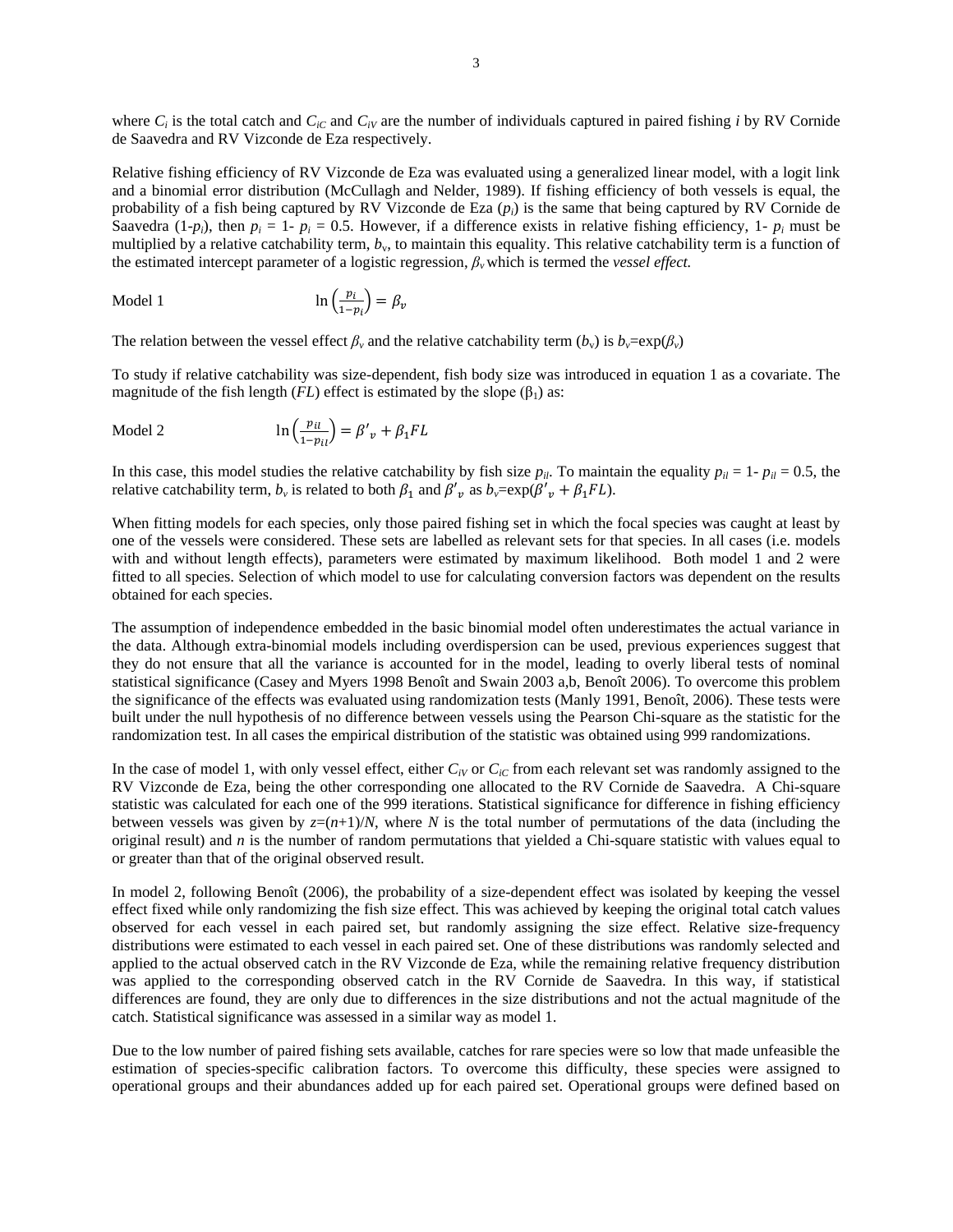body shape and habitat characteristics. A total of 17 operational groups, including groups composed by individual species and actual groups, were studied (Table 2).

#### **Results**

For each one of the 17 operational groups considered in this study, the number of sets in which they were caught by RV Cornide de Saavedra and RV Vizconde de Eza as well as the total number of relevant paired fishing sets are presented in Table 3. The mean number of relevant sets was 42; minimum and maximum sample sizes were 12 and 58 paired fishing sets which corresponded to operational group 14 and genus *Sebastes* respectively. The number of paired fishing sets classified as outliers was dependent on the model being considered. Hence, the actual number of paired fishing set used for determining the relative fishing efficiency was model-dependent (Tables 5 and 6 respectively).

Figures 1 to 17 summarize the basic data for each operational group considered in this study. In each figure, the left panel provides a scatter plot of the paired catches between fishing vessels for the corresponding relevant sets, and includes the 1:1 line as visual reference. The right panel provides a comparison of the overall relative length frequency distribution for each vessel. For *Glyptocephalus cynoglossus* and the operational group 14, additional graphs magnifying the smaller abundance values are provided (Figures 18 and 19 respectively).

The randomization tests indicated significant vessel effects (i.e. p-values ≤ 0.05) for the following species: *Gadus morhua*, *Illex illecebrosus*, *Urophycis chesteri*, *Reinhardtius hippoglossoides*, *Pandalus borealis*, *Nezumia bairdi*, *Macrurus berglax*, *Lumpenus lumpretaeformis*, *Hippoglossoides platessoides* and *Glyptocephalus cynoglossus*. The operational groups *Lycodes*, *Anarhichas*, group 14, group 16, and group 17 also showed significant vessel effects (Table 4). Although genus *Sebastes* presented a nominally borderline non-significant result (p-value=0.063), for any practical purposes (i.e. use of conversion factor or not) this result can be considered significant. The operational group 15 was the only one that did not show any significant vessel effect.

*Pandalus borealis* and *Ilex illecebrosus* were the only species that showed significant length-dependent effects in catchability between the two vessels (Table 5). Estimated  $\beta'$  values for these species were considerably higher when compared with species without significant size-dependent effects.  $\beta_l$  was negative in both cases, indicating that RV Vizconde de Eza has a higher fishing efficiency than RV Cornide de Saavedra, but the difference in effectiveness decrease as body size increases. Among fishes, only the genus *Lycodes* showed nearly significant size-dependent effects in catchability (p-value=0.078). All other groups did not show any evidence for this type of effect (Table 5).

Table 6 summarizes the results for those species with significant differences in catchability between the two vessels, or with borderline results that suggest that these effects are present. For species with only vessel effect the percentage of difference on fishing efficiency between vessels ranged between 22.7% for genus *Sebastes* and 114% of *Urophycis chesteri*. For *Pandalus borealis* and *Illex illecebrosus* the relative catchability terms *bv*s depend on length. In the case of *Illex illecebrosus*, for a size range of 4 to 20 cm the conversion factor ranged from 20.822 to 1.012. For *Pandalus borealis* a range of 8 - 25 mm of carapace length was associated with a range in conversion factors going from 183.094 to 1.392; this implies that the difference in vessel efficiency is much more important for *Pandalus* than for any other species (Figure 20).

### **Discussion**

Out of the 17 groups considered in this study, only one (group 15) did not show differences in catchability between vessels; for all others the sign of the conversion factor was consistent and clearly indicated that RV Vizconde de Eza had a higher fishing efficiency than the RV Cornide de Saavedra. Even a borderline result, like the case of genus *Sebastes*, suggests higher fishing efficiency in favour of RV Vizconde de Eza. In the case of group 15, the lack of vessel effect is probably more associated to the eclectic composition of this group than to an actual absence of effect.

A simple visual examination of Figures 1-17 also provides support for the analytical results obtained. Most scatter plots present a general distribution pattern with most points above the 1:1 line, as it would be expected from a higher fishing efficiency for RV Vizconde de Eza. In some cases, like *Glyptocephalus cynoglossus* (Figure 2) and operational group 14 (Figure 14), the visual examination of the scatter plots may suggest that the obtained results could be driven by very few fishing sets. A close-up examination of these cases in the region of higher density of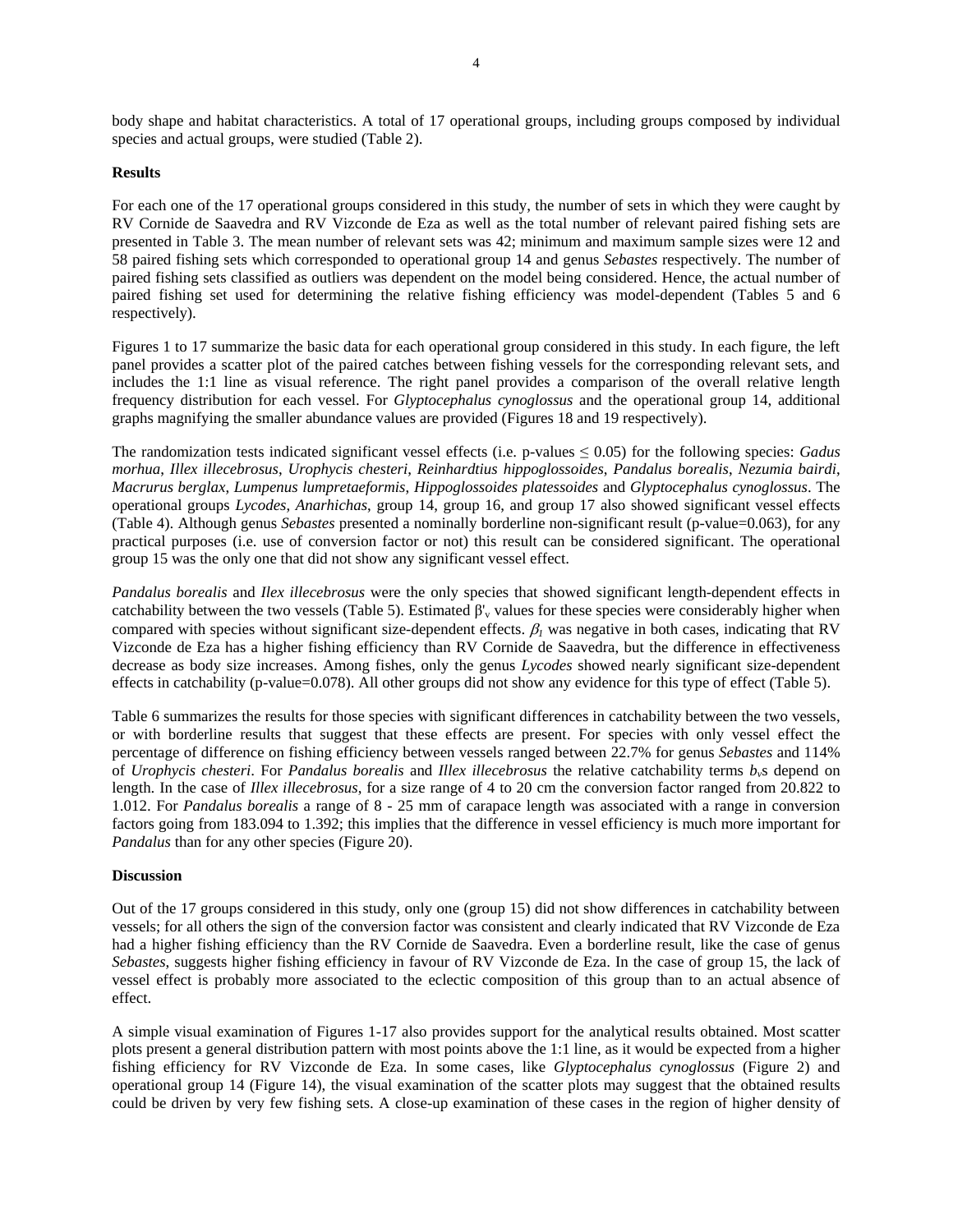data and without the suspected fishing sets (Figures 18 and 19) still shows that in the remaining paired fishing sets, catches from RV Vizconde de Eza are still above the 1:1 line, suggesting that results from randomization tests appear to be fairly robust, even in cases with limited data (e.g. group 14).

When size is introduced as a covariate, only *Pandalus borealis* and *Illex illecebrosus* significantly differed in the size distribution between vessels. A visual examination of the overall size frequency distribution between vessels (Figures 1-17, right panels) also support the analytical results; for most operational groups (the exeptions being *Pandalus borealis* and *Illex illecebrosus*) the size distributions between vessels appeared remarkably similar. Besides *Pandalus borealis* and *Illex illecebrosus*, for which differences are expected, other group that appear to have differences in the overall size frequency distribution is the operational group 16. Despite the differences observed in Figure 16, the high variability in size distributions among individual sets prevents the randomization test from detecting the observed differences as significant. It remains unclear why the size distribution for this particular group is so variable from set to set, but part of the reason could be related with the constituent species of this group; this group includes many small pelagic and bathypelagic species, like Myctophidae, which can form size-segregated schools and exhibit important vertical migration patterns (Willis and Pearcy 1980).

As highlighted by Casas et al. (2004) and González-Troncoso and Casas (2005), although efforts were made to keep fishing procedures in the RV Vizconde de Eza as similar as possible to the ones in place on the RV Cornide de Saavedra, some important differences still existed between the two vessels. The trawl warp diameter, the presence or not of dan leno bobbin, and the greater engine power in the Vizconde de Eza would lead to a wider opening of the gear, and hence, a relatively higher fishing efficiency. Unlike the RV Cornide de Saavedra, the newer vessel is equipped with automatic trawl winch control. This system automatically regulates the tension in the two trawl warps, contributing to preserve the gear geometry during trawling and optimizing the yield of fishing trawls. This new automatic system also reduces gear tugging during trawling operations, improving the stability of the water flow through the fishing gear. A consequence of this smoother gear operation is a reduction in the suction and expulsion of water from the gear caused by tugging, favouring the retention of small organisms (Casas pers. comm.). This difference constitutes a plausible explanation for the size-dependent differences found between vessels for *Pandalus borealis* and *Illex illecebrosus*. Overall, the improvements in fishing operations and performance associated with a better winch control in the RV Vizconde de Eza could account for the detected differences in fishing efficiency.

When the conversion factors for key commercial species obtained in this study are compared with previous analyses (Casas et al 2004 and González-Troncoso and Casas 2005), some important differences emerge. Previous studies used the Robson (1966) approach to estimate conversion factors when considering vessel effects only; while a multiplicative model based on the ratio of the catches by length (Warren 1997) was used when length effects were included. A comparative view of previous conversion factors estimated with the Robson method (using biomass data) and the Relative Catchability Term  $(b_v)$  estimated in the present work (using abundance data) is presented in Table 7.

In general terms, and with the only exception of *Macrourus berglax*, all studies found a higher fishing efficiency in favour of RV Vizconde de Eza. However, previous studies found significant size-dependent effects for all key commercial species (Table 7), while this type of effect was only found for *Pandalus borealis* and *Illex illecebrosus* in the present study.

The magnitude of the conversion factors was also different between studies. When size effects are not considered in the model, conversion factors calculated from biomass data can be directly compared with conversion factors based on abundance data. This comparison (Table 7) indicates that conversion factors estimated in this study were consistently higher than the ones calculated previously. When size effects are considered, all studies based the analyses on abundance data. Also in this case, the magnitudes of the conversion factors by size from this study were much higher than estimated in previous studies (Figure 20).

There are several possible and interconnected sources for these differences. This study only considers a subset of the data used in earlier studies. This could increase the uncertainty of the conversion factors estimated here. On the other hand, the approach used here has the advantage of avoiding the additional correction related to the effect of the codend cover in 2003, with its corresponding set of assumptions and errors. For the most part, results from the current analysis indicate that fishes were caught in similar sizes by both vessels. The simple visual comparison of size-distributions between vessels (Figures 1-17, right panels) clearly supports this conclusion, but contradicts the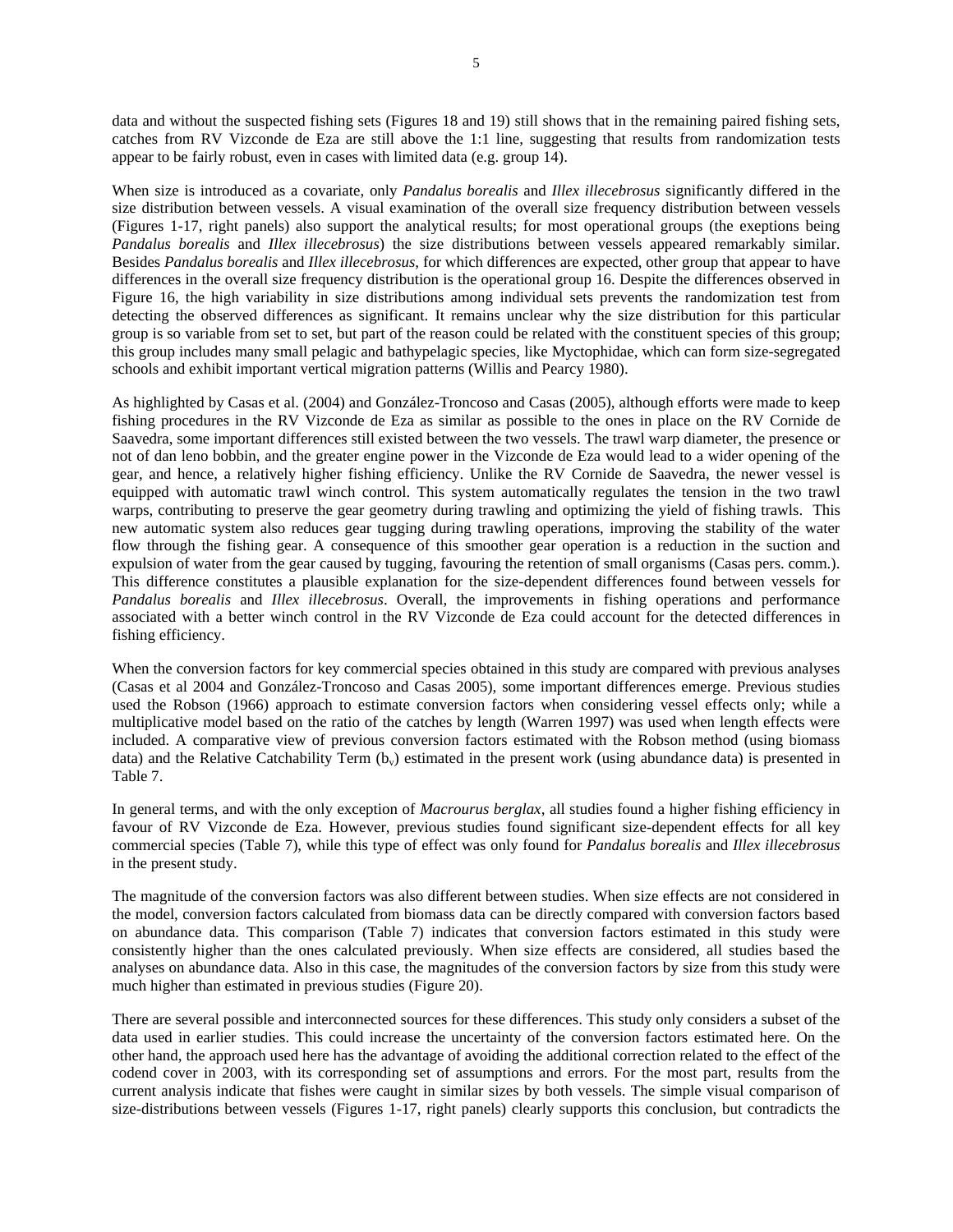results obtained in previous studies. Although we are convinced that results from this study are robust given the limited data available, the inconsistencies detected between this and earlier works clearly indicate that there is a need for a more in-depth and careful examination of the conversion factors currently available.

In this context, future work should include both a revision of the basic data and the conditions they need to meet to be of valid use for the estimation of conversion factors, as well as the implementation of other modelling approaches, like mixed effect models, which allow considering that the local fish densities encountered by both vessel are the same only on average.

#### **References**

Benoît, H. 2006. Standardizing the southern gulf of st. lawrence bottom trawl survey time series: Results of the 2004-2005 comparative fishing experiments and other recommendations for the analysis of the survey data. Can. Sci. Adv. Sec. Res. Doc. 2006/008.

Benoît, H.P., and Swain, D.P. 2003b. Standardizing the southern gulf of st. lawrence bottomtrawl survey time series: Adjusting for changes in research vessel, gear and survey protocol. Can. Tech. Rep. Fish. Aquat. Sci. **no. 2505**.

Benoît, H.P., and Swain, D.P. 2003a. Accounting for length and depth-dependent diel variation in catchability of fish and invertebrates in an annual bottom-trawl survey. ICES J. Mar. Sci. **60**: 1297-1316.

Casas, J.M., and D. Gozález. 2003. Informe de la campaña de investigación pesquera Flemish Cap 2003. Campaña Internacional Coordinada en Flemish Cap (Programa Nacional de Recogida de Datos Básicos).

Casas, J.M., del Río, J.L., and González-Troncoso, D. 2004. Northern shrimp (pandalus borealis) on flemish cap surveys 2003 and 2004. NAFO SCR Doc. 04/77.

Casey, J.M., and Myers, R.A. 1998. Diel variation in trawl catchability: Is it as clear as day and night? Can. J. Fish. Aquat. Sci. **55**: 2329-2340.

González-Troncoso, D., and Casas, J.M. 2005. Calculation of the calibration factors from the comparative experience between the R/V cornide de saavedra and the R/V vizconde de eza in flemish cap in 2003 and 2004. NAFO SCR Doc. 05/29.

Manly, B.F. 1991. Randomization and monte carlo methods in biology.

McCullagh, P., and Nelder, J.,A. 1989. Generalized linear models. Chapman and Hall, London.

Pelletier, D. 1998. Intercalibration of research survey vessels in fisheries: A review and an application. Can. J. Fish. Aquat. Sci. **55**: 2672-2690.

Robson, D.S. 1966. Estimation of the relative fishing power in individual ships. Res. Bull. Int. Comm. N. W. Atl. Fish. **3**: 5-14.

Vázquez, A., Ávila de Melo, A., and Saborido-Rey, F. 1998. Results from bottom trawl survey of flemish cap in july 1997. NAFO SCR Doc. 98/30.

Warren, W., G. 1997. Report on the comparative fishing trial between the gadus atlantica and teleost. NAFO Sci. Coun. Studies. **29**: 81-92.

Willis, J.M., and W.G. Pearcy. 1980. Spatial and temporal variations in the population size structure of three lanternfishes (Myctophidae) off Oregon, USA. Marine Biology 57:181-191.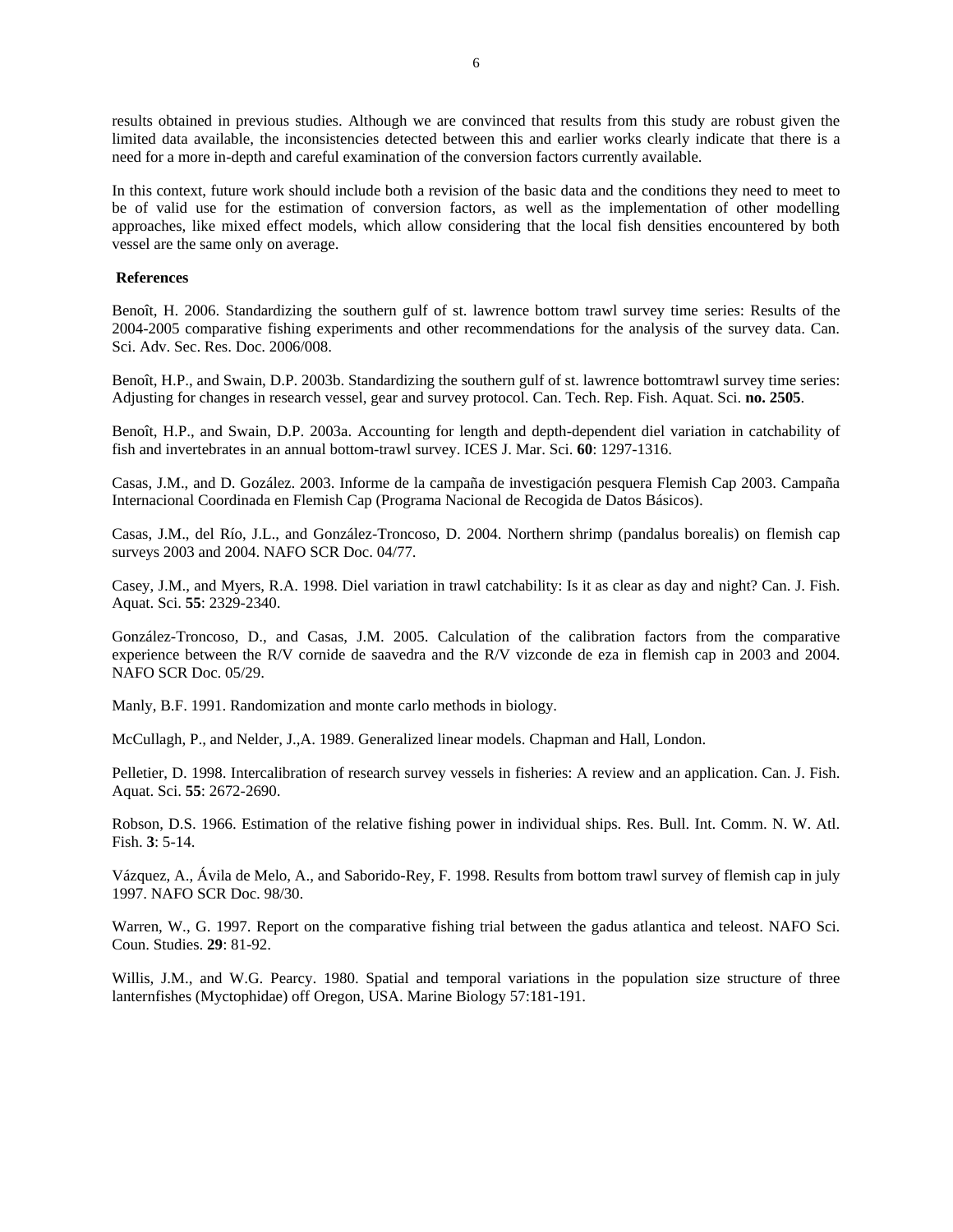Table 1.- Summary of number of valid and null paired fishing sets in the comparative fishing exercise carried out during the EU Flemish Cap surveys in 2003 and 2004. Number of paired trawls for which difference in distance between vessels is greater tan 20% is also shown.

|                                                                                 | 2003  |          |                | 2004  |      |                |
|---------------------------------------------------------------------------------|-------|----------|----------------|-------|------|----------------|
|                                                                                 | valid | null     | total          | valid | null | total          |
| Number of sets for the RV<br>Vizconde de Eza                                    | 3     | 51       | 54             | 61    | 8    | 69             |
| Number of sets for the RV Cornide<br>de Saavedra                                | 54    | $\Omega$ | 54             | 67    | 2    | 69             |
| Number of sets with differences in<br>towed distance $>20\%$ between<br>vessels |       |          | 1              |       |      | $\overline{4}$ |
| Final number of valid paired fishing<br>sets                                    |       |          | $\overline{2}$ |       |      | 57             |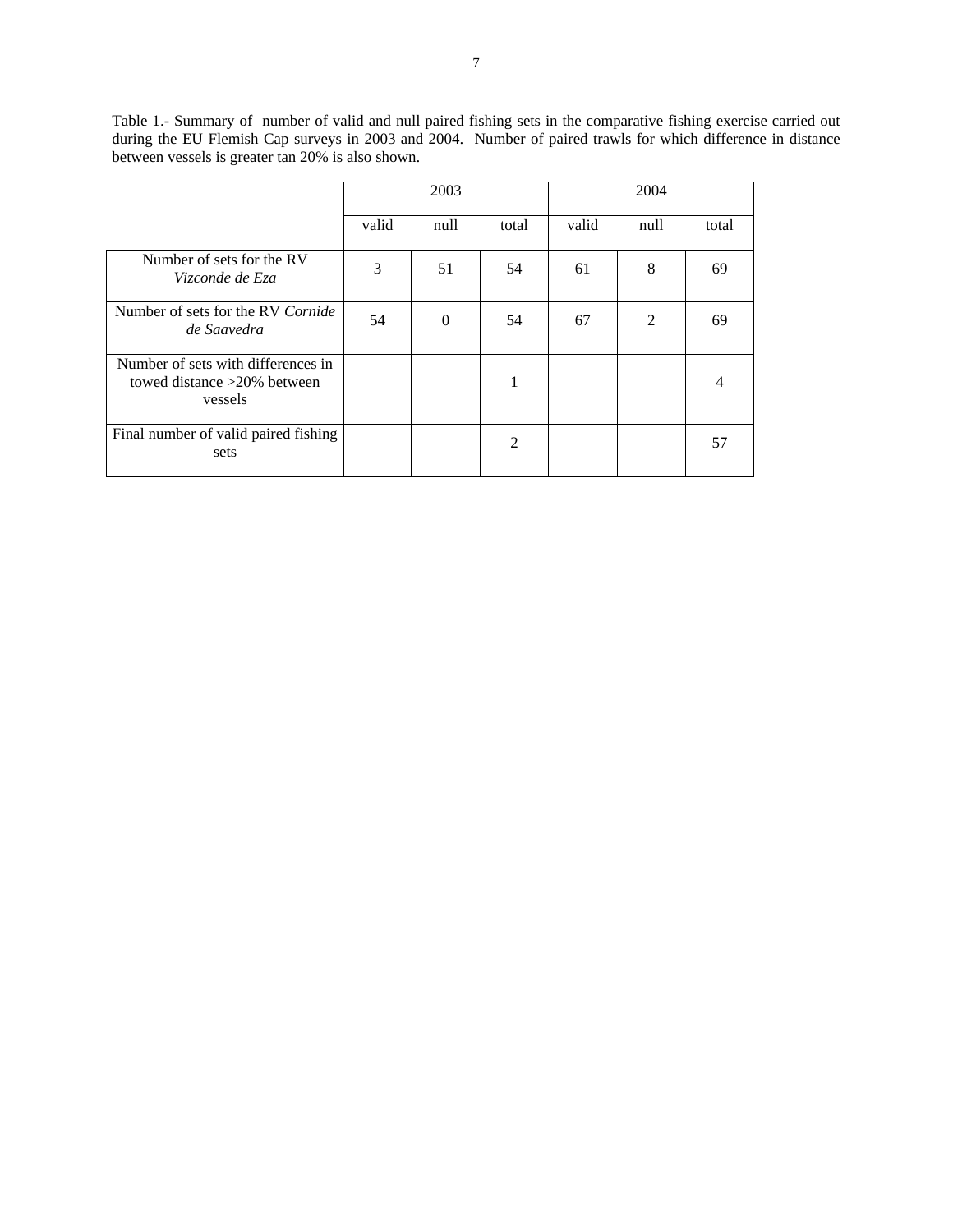Table 2. Species composition of operational groups 14 to 17; groups 1 to 13 were conformed by single species or genus (Table 3). Body shape and typical habitat were used as grouping criteria.

| Operational Group | Order                | Species                                       |
|-------------------|----------------------|-----------------------------------------------|
|                   |                      | Nemichthys scolopaceus                        |
|                   | Anguilliformes       | Serrivomer beani                              |
| Group 14          |                      | Synaphobranchus kaupi                         |
|                   | Aulopiformes         | Arctozeus risso                               |
|                   |                      | Magnisudis atlantica                          |
|                   | Notacanthiformes     | Notacanthus chemnitzii                        |
|                   |                      | Antimora rostrata                             |
|                   |                      | Barbada argentatus                            |
|                   |                      | Coryphaenoides rupestris                      |
|                   | Gadiformes           | Enchelyopus cimbrius                          |
|                   |                      | Graidopsarus ensis                            |
|                   |                      | Melanogrammus aeglefinus                      |
|                   |                      | Micromesistius poutassou                      |
| Group 15          |                      | Pollachius virens                             |
|                   |                      | Urophycis tenuis                              |
|                   |                      | Chiasmodon niger                              |
|                   | Perciformes          | Howella sherborni                             |
|                   |                      | Lepbolinus maculatus                          |
|                   |                      | Lycenchelys paxillus                          |
|                   |                      | Lycodonus flagellicauda                       |
|                   | Scorpaeniforme       | Ulcina olriki                                 |
|                   | Squaliformes         | Centroscyllium fabricii                       |
|                   |                      | Benthosema glaciale                           |
|                   |                      | Ceratoscopelus maderensis                     |
|                   | Myctophiformes       | Lampadena speculigera                         |
|                   |                      | Lampanycthus sp.                              |
|                   |                      | Myctophidae                                   |
|                   |                      | Myctophidae sp.                               |
|                   |                      | Myctophum punctatum                           |
|                   |                      | Notoscopelus                                  |
|                   |                      | Alepocephalidae                               |
|                   |                      | Argentina silus                               |
|                   | Osmeriformes         | Bathylagus euryops<br>Mallotus villosus       |
| Group 16          |                      | Normichthys operosus                          |
|                   |                      |                                               |
|                   |                      | Xenodermichthys copei                         |
|                   | Stephanoberyciformes | Poromitra megalops                            |
|                   |                      | Scopelogadus beani                            |
|                   |                      | Argyropelecus hemigymnus<br>Argyropelecus sp. |
|                   |                      | Chauliodus sloani                             |
|                   | Stomiiformes         | Flagellostomias boureeri                      |
|                   |                      | Gonostoma elongatum                           |
|                   |                      | Malacosteus niger                             |
|                   |                      | Maurolicus muelleri                           |
|                   |                      | Stomias boa                                   |
|                   | Lophiiformes         | Lophius americanus                            |
|                   | Pleuronectiformes    | Hippoglossus hippoglossus                     |
|                   |                      | Amblyraja radiata                             |
| Group 17          |                      | Bathyraja spinicauda                          |
|                   | Rajiformes           | Dipturus linteus                              |
|                   |                      | Malacoraja senta                              |
|                   |                      | Rajella fyllae                                |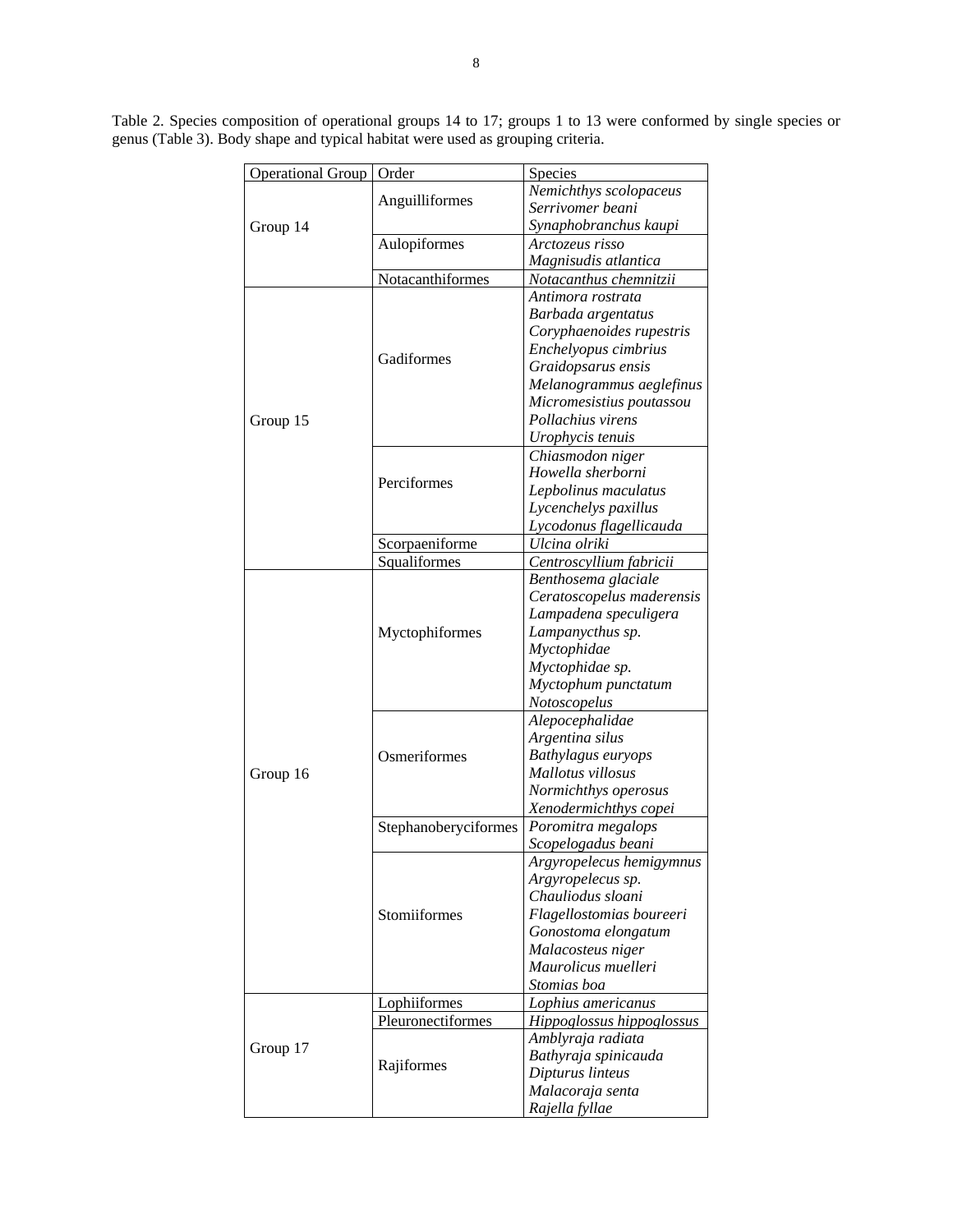| Operational group            | Group          | RV Cornide       | RV Vizconde | Relevant Paired |
|------------------------------|----------------|------------------|-------------|-----------------|
|                              | number         | de Saavedra      | de Eza      | fishing sets    |
| Gadus morhua                 | 1              | 21               | 23          | 27              |
| Glyptocephalus cynoglossus   | $\mathfrak{2}$ | 29               | 36          | 42              |
| Hippoglossoides platessoides | 3              | 36               | 38          | 41              |
| Illex illecebrosus           | $\overline{4}$ | 42               | 52          | 54              |
| Lumpenus lumpretaeformis     | 5              | 26               | 41          | 43              |
| Macrourus berglax            | 6              | 11               | 12          | 13              |
| Nezumia bairdi               | $\tau$         | 33               | 35          | 38              |
| Pandalus borealis            | $8\,$          | 38               | 49          | 50              |
| Reinhardtius hippoglossoides | 9              | 48               | 47          | 50              |
| Urophycis chesteri           | 10             | 36               | 38          | 39              |
| Genus Anarhichas             | 11             | 55               | 57          | 58              |
| Genus Lycodes                | 12             | 38               | 42          | 42              |
| Genus Sebastes               | 13             | 56               | 58          | 58              |
| Group 14                     | 14             | $\boldsymbol{7}$ | 11          | 12              |
| Group 15                     | 15             | 30               | 36          | 45              |
| Group 16                     | 16             | 23               | 39          | 43              |
| Group 17                     | 17             | 52               | 56          | 57              |

Table 3. Number of fishing sets by vessel and total number of relevant paired fishing sets for each operational group.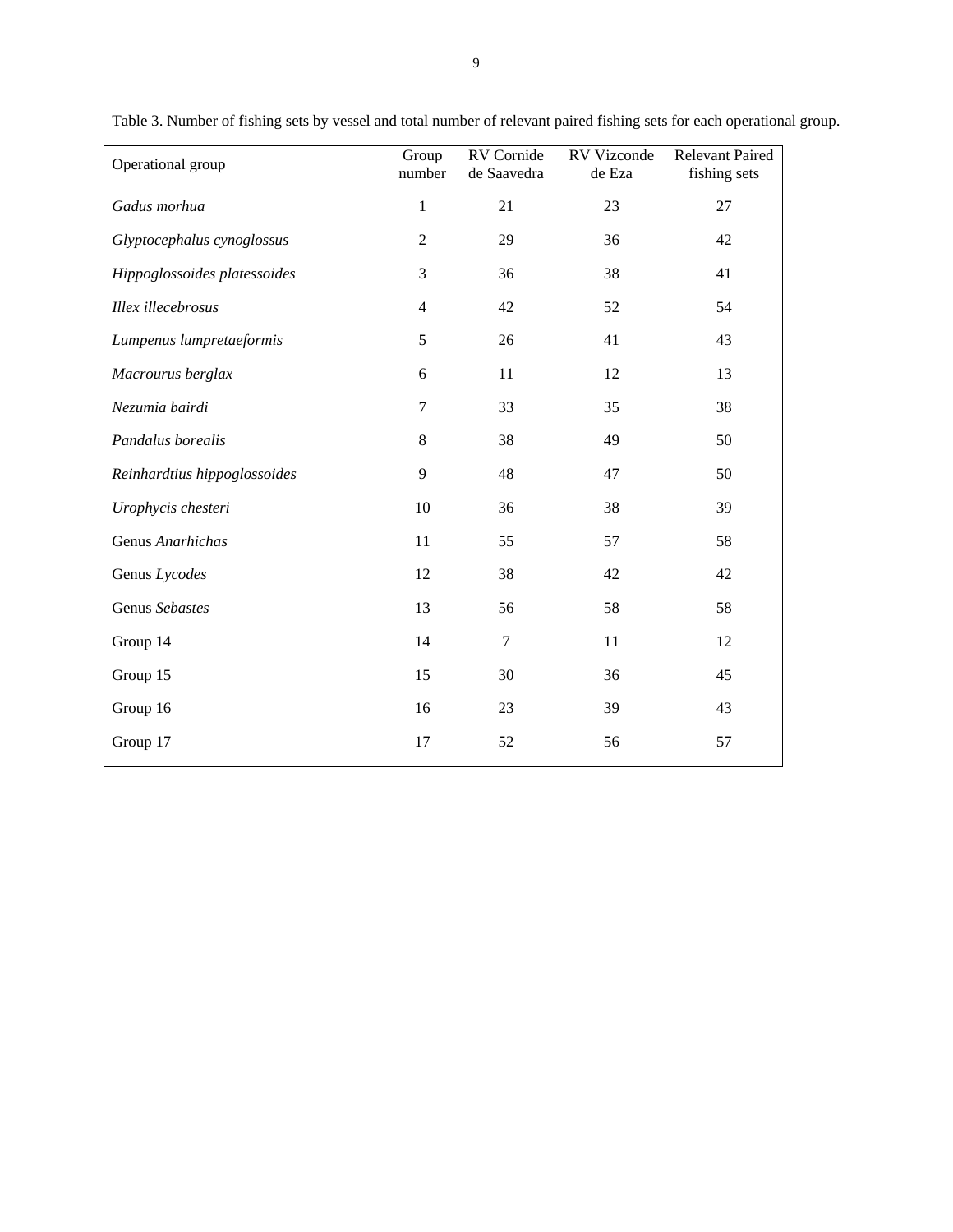| Operational group            | Relevant<br>Paired<br>fishing<br>sets | Outliers         | Valid<br>sets for<br>analysis | p-value from<br>randomization<br>test | $\beta_{v}$ | $b_v$ |
|------------------------------|---------------------------------------|------------------|-------------------------------|---------------------------------------|-------------|-------|
| Gadus morhua                 | 27                                    | 5                | 22                            | 0.043                                 | 0.465       | 1.593 |
| Glyptocephalus cynoglossus   | 42                                    | $\mathbf{1}$     | 41                            | 0.000                                 | 0.453       | 1.574 |
| Hippoglossoides platessoides | 41                                    | $\mathbf{1}$     | 40                            | 0.000                                 | 0.643       | 1.902 |
| Illex illecebrosus           | 54                                    | $\overline{2}$   | 52                            | 0.000                                 | 0.492       | 1.636 |
| Lumpenus lumpretaeformis     | 43                                    | 3                | 40                            | 0.000                                 | 0.619       | 1.856 |
| Macrourus berglax            | 13                                    | $\boldsymbol{0}$ | 13                            | 0.021                                 | 0.486       | 1.626 |
| Nezumia bairdi               | 38                                    | $\boldsymbol{0}$ | 38                            | 0.012                                 | 0.278       | 1.321 |
| Pandalus borealis            | 50                                    | 1                | 49                            | 0.000                                 | 2.032       | 7.631 |
| Reinhardtius hippoglossoides | 50                                    | $\Omega$         | 50                            | 0.000                                 | 0.33        | 1.391 |
| Urophycis chesteri           | 39                                    | $\mathbf{1}$     | 38                            | 0.000                                 | 0.764       | 2.147 |
| Genus Anarhichas             | 58                                    | $\boldsymbol{0}$ | 58                            | 0.000                                 | 0.625       | 1.868 |
| Genus Lycodes                | 42                                    | $\mathbf{1}$     | 41                            | 0.000                                 | 0.551       | 1.735 |
| Genus Sebastes               | 58                                    | $\mathbf{1}$     | 57                            | 0.063                                 | 0.205       | 1.227 |
| Group 14                     | 12                                    | $\boldsymbol{0}$ | 12                            | 0.007                                 | 0.251       | 1.285 |
| Group 15                     | 45                                    | 1                | 44                            | 0.390                                 | 0.067       | 0.935 |
| Group 16                     | 43                                    | $\mathbf{0}$     | 43                            | 0.015                                 | 0.588       | 1.801 |
| Group 17                     | 57                                    | 1                | 56                            | 0.042                                 | 0.224       | 1.252 |

Table 4. Results for Model 1: Vessel effect only.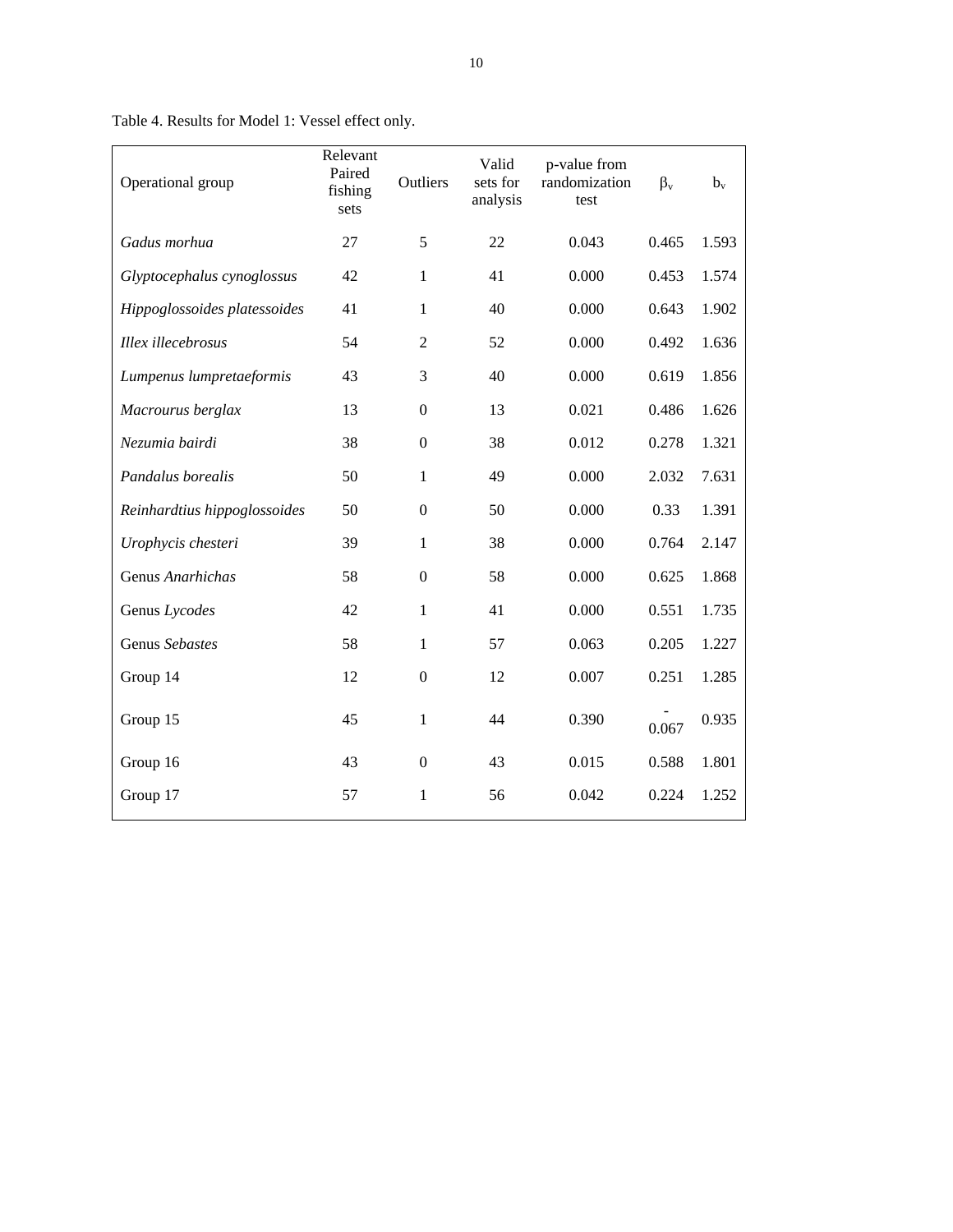| Operational group               | Relevant<br>Paired<br>fishing | Outliers         | Valid<br>Trawls | p-value from<br>randomization<br>test | $\beta_v$ | $\beta_1$ |
|---------------------------------|-------------------------------|------------------|-----------------|---------------------------------------|-----------|-----------|
| Gadus morhua                    | 27                            | $\mathbf{1}$     | 26              | 0.557                                 | 1.920     | $-0.018$  |
| Glyptocephalus<br>cynoglossus   | 42                            | $\overline{2}$   | 40              | 0.763                                 | 1.526     | $-0.018$  |
| Hippoglossoides<br>platessoides | 41                            | 3                | 38              | 0.960                                 | 1.285     | $-0.012$  |
| Illex illecebrosus              | 54                            | $\boldsymbol{0}$ | 54              | 0.035                                 | 3.792     | $-0.189$  |
| Lumpenus<br>lumpretaeformis     | 43                            | 3                | 40              | 0.808                                 | 0.493     | 0.006     |
| Macrourus berglax               | 13                            | $\boldsymbol{0}$ | 13              | 0.465                                 | 0.380     | 0.008     |
| Nezumia bairdi                  | 38                            | $\boldsymbol{0}$ | 38              | 0.368                                 | 0.781     | $-0.073$  |
| Pandalus borealis               | 50                            | 3                | 47              | 0.000                                 | 7.506     | $-0.287$  |
| Reinhardtius<br>hippoglossoides | 50                            | $\overline{4}$   | 46              | 0.900                                 | 0.442     | $-0.006$  |
| Urophycis chesteri              | 39                            | $\overline{2}$   | 37              | 0.257                                 | 1.293     | $-0.029$  |
| Genus Anarhichas                | 58                            | 1                | 57              | 0.103                                 | 0.925     | $-0.009$  |
| Genus Lycodes                   | 42                            | 5                | 37              | 0.078                                 | 1.783     | $-0.046$  |
| Genus Sebastes                  | 58                            | 3                | 55              | 0.547                                 | 0.421     | $-0.016$  |
| Group 14                        | 12                            | $\boldsymbol{0}$ | 12              | 0.688                                 | $-0.107$  | 0.01      |
| Group 15                        | 45                            | $\mathfrak{2}$   | 43              | 0.118                                 | $-0.369$  | 0.012     |
| Group 16                        | 43                            | $\mathbf{1}$     | 42              | 0.220                                 | 2.615     | $-0.084$  |
| Group 17                        | 57                            | $\boldsymbol{0}$ | 57              | 0.762                                 | 0.031     | 0.002     |

Table 5. Results for Model 2: Vessel and fish size effects.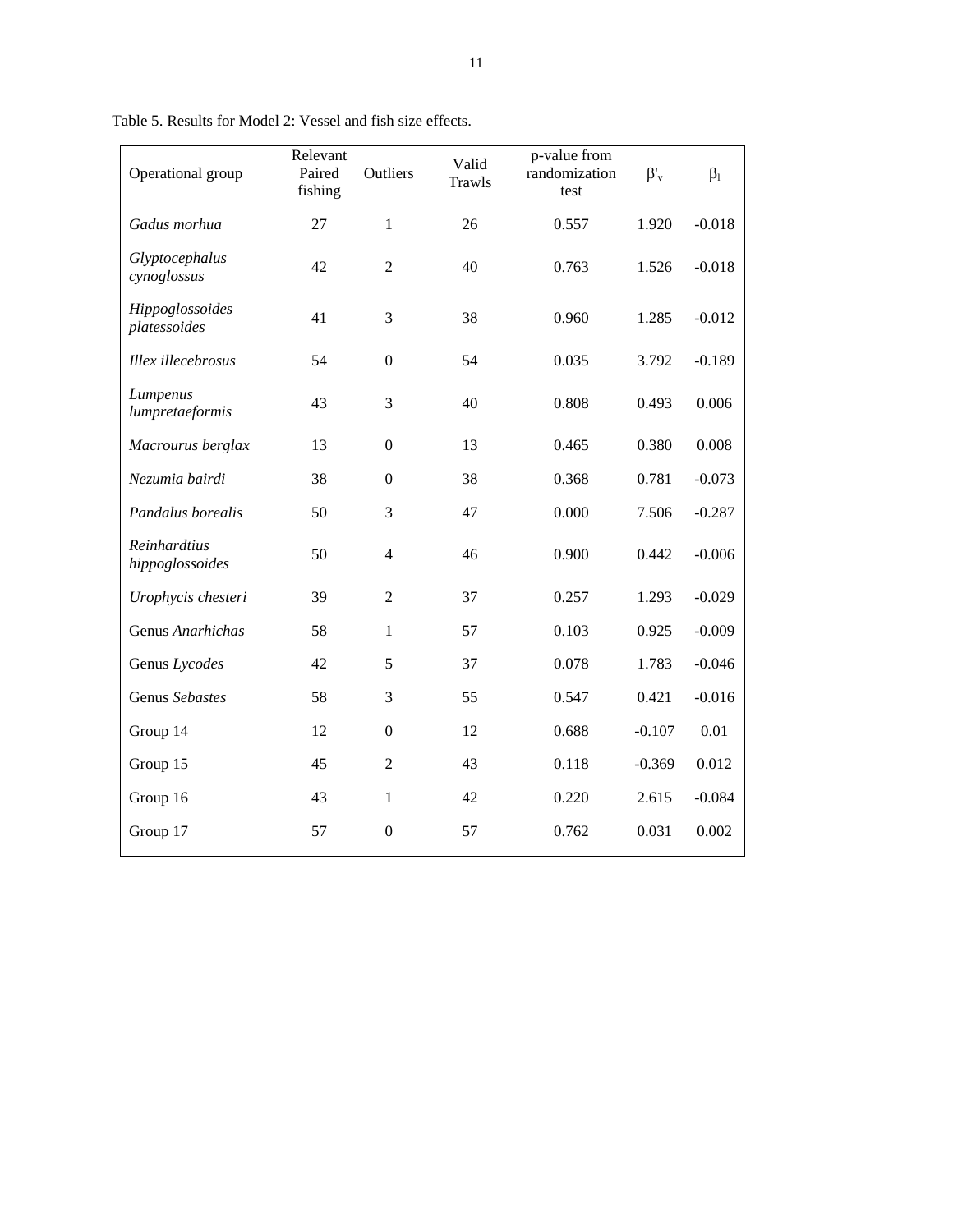| Operational groups           | $\beta_v$ or $\beta_v$ | $\beta_1$ | $b_v$            | % Difference |  |
|------------------------------|------------------------|-----------|------------------|--------------|--|
| Gadus morhua                 | 0.465                  |           | 1.593            | 59.3         |  |
| Glyptocephalus cynoglossus   | 0.453                  |           | 1.574            | 57.4         |  |
| Hippoglossoides platessoides | 0.643                  |           | 1.902            | 90.2         |  |
| Lumpenus lumpretaeformis     | 0.619                  |           | 1.856            | 85.6         |  |
| Macrourus berglax            | 0.486                  |           | 1.626            | 62.6         |  |
| Nezumia bairdi               | 0.278                  |           | 1.321            | 32.1         |  |
| Reinhardtius hippoglossoides | 0.33                   |           | 1.391            | 39.1         |  |
| Urophycis chesteri           | 0.764                  |           | 2.147            | 114.7        |  |
| Genus Anarhichas             | 0.625                  |           | 1.868            | 86.8         |  |
| Genus Lycodes                | 0.551                  |           | 1.735            | 73.5         |  |
| Genus Sebastes               | 0.205                  |           | 1.227            | 22.7         |  |
| Group 14                     | 0.251                  |           | 1.285            | 28.5         |  |
| Group 16                     | 0.588                  |           | 1.801            | 80.1         |  |
| Group 17                     | 0.224                  |           | 1.252            | 25.2         |  |
| Illex illecebrosus           | 3.792                  | $-0.189$  | $exp(B'v+B1*FL)$ |              |  |
| Pandalus borealis            | 7.506                  | $-0.287$  | $exp(B'v+B1*FL)$ |              |  |

Table 6. Model parameters and Relative Catchability Terms  $(b_v)$  for those operational groups with significant differences in catchability between the two vessels, or with borderline significance.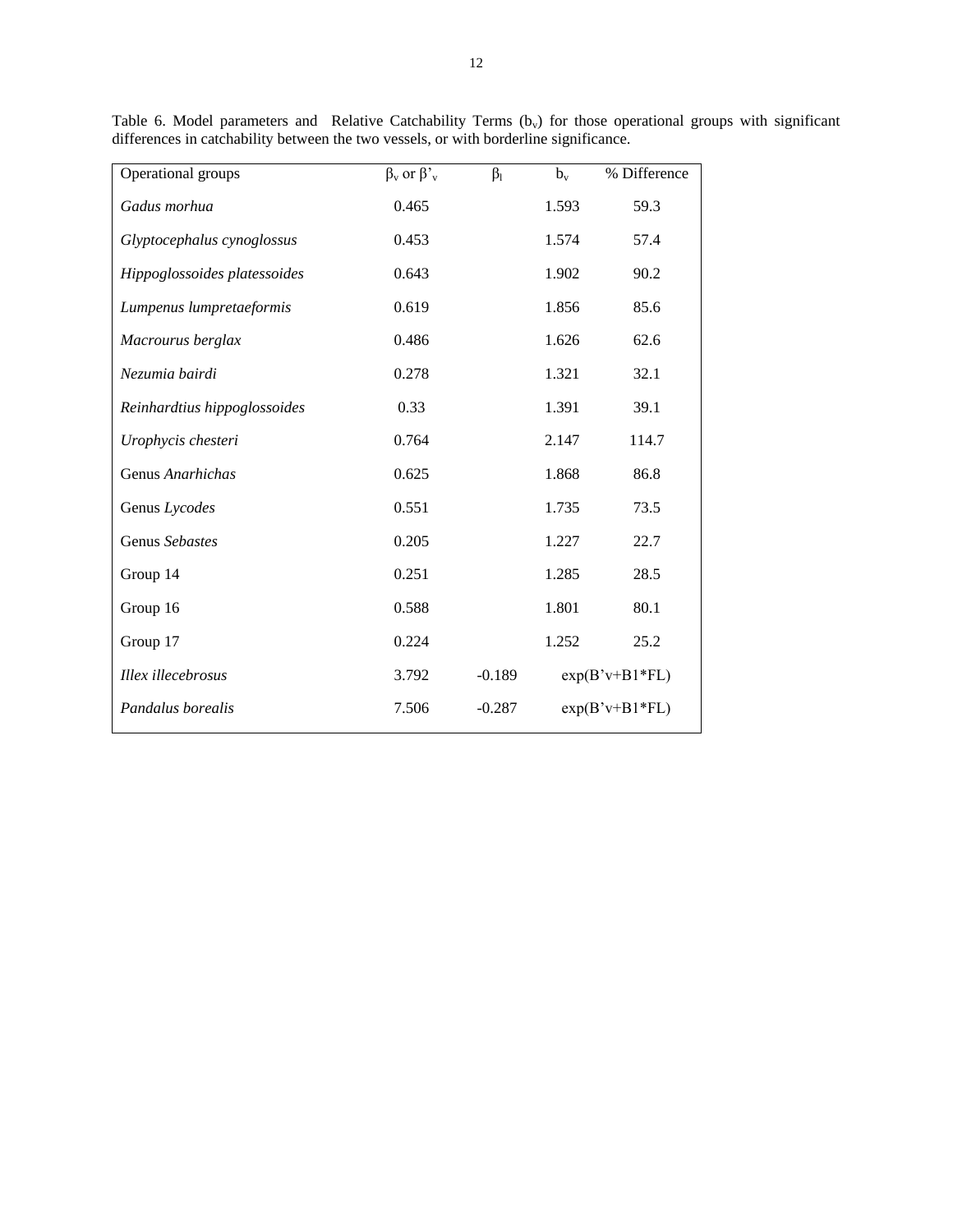|                              | González-Troncoso and<br>Casas $(2005)$ |                          | This Study                     |                          |
|------------------------------|-----------------------------------------|--------------------------|--------------------------------|--------------------------|
|                              | <b>Vessel</b><br><b>Effect</b>          | <b>Effect by</b><br>size | <b>Vessel</b><br><b>Effect</b> | <b>Effect by</b><br>size |
| Gadus morhua                 | 1.0998                                  | Yes                      | 1.593                          | No                       |
| Hippoglossoides platessoides | 1.3336                                  | Yes                      | 1.902                          | No                       |
| <b>Gen Sebastes</b>          | 1.1213                                  | Yes                      | 1.227                          | No                       |
| Reinhardtius hippoglossoides | 1.0159                                  | Yes                      | 1.391                          | N <sub>0</sub>           |
| Macrourus berglax            | 0.8405                                  | Yes                      | 1.626                          | No                       |

Table 7. Conversion factors obtained with the Robson method by González-Troncoso and Casas (2005) and the Relative Catchability Term  $(b_v)$  estimated in this study for key main commercial species.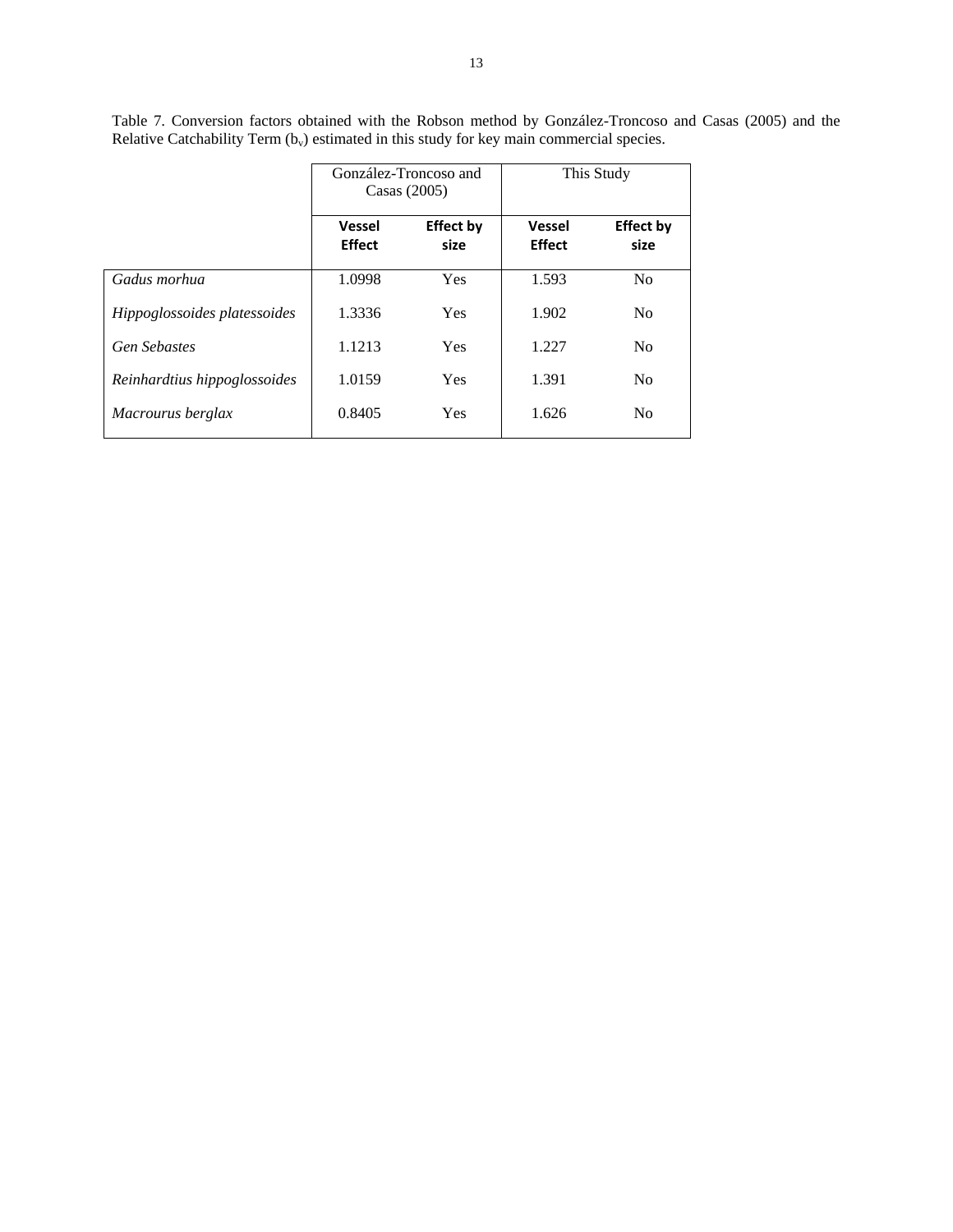Figure 1. *Gadus morhua*. The graph on the left shows the number of individuals caught in each relevant paired set for this group; the 1:1 line (grey dotted line) is provided for visual reference. The graph on the right shows the relative size distribution in each vessel over all relevant sets.

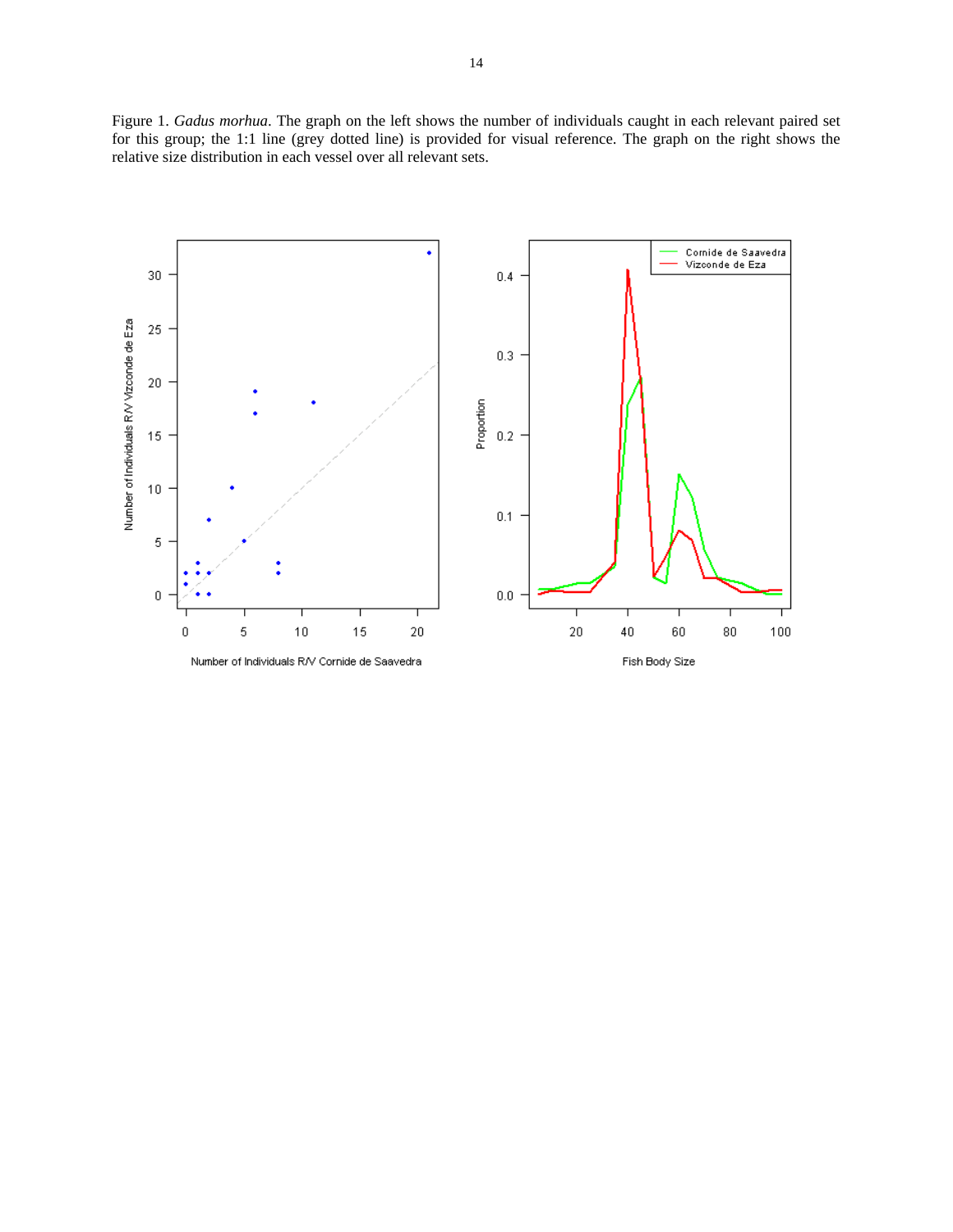Figure 2.- *Glyptocephalus cynoglossus.* The graph on the left shows the number of individuals caught in each relevant paired set for this group; the 1:1 line (grey dotted line) is provided for visual reference. The graph on the right shows the relative size distribution in each vessel over all relevant sets.

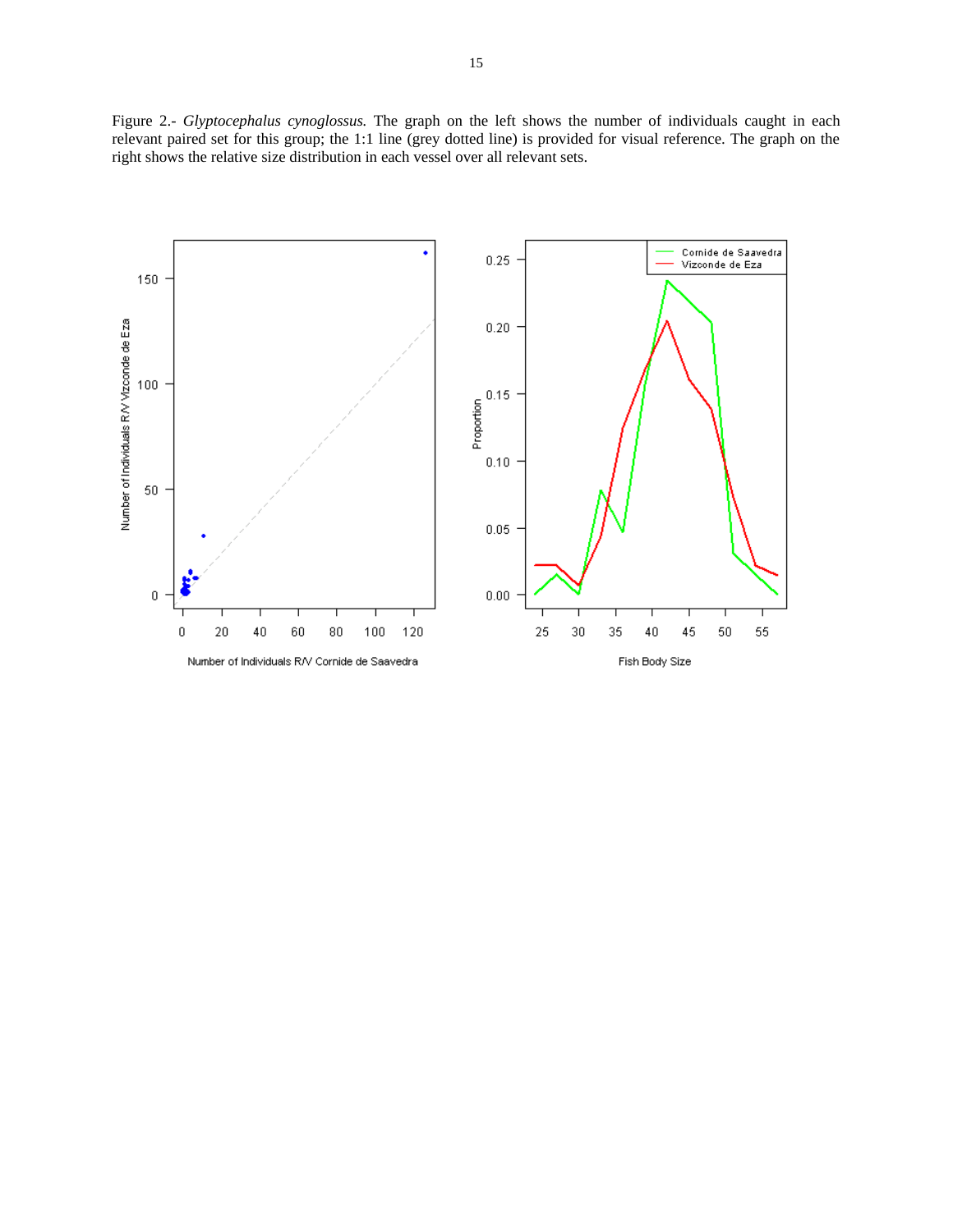Figure 3. *Hipoglossoides platessoides*. The graph on the left shows the number of individuals caught in each relevant paired set for this group; the 1:1 line (grey dotted line) is provided for visual reference. The graph on the right shows the relative size distribution in each vessel over all relevant sets.

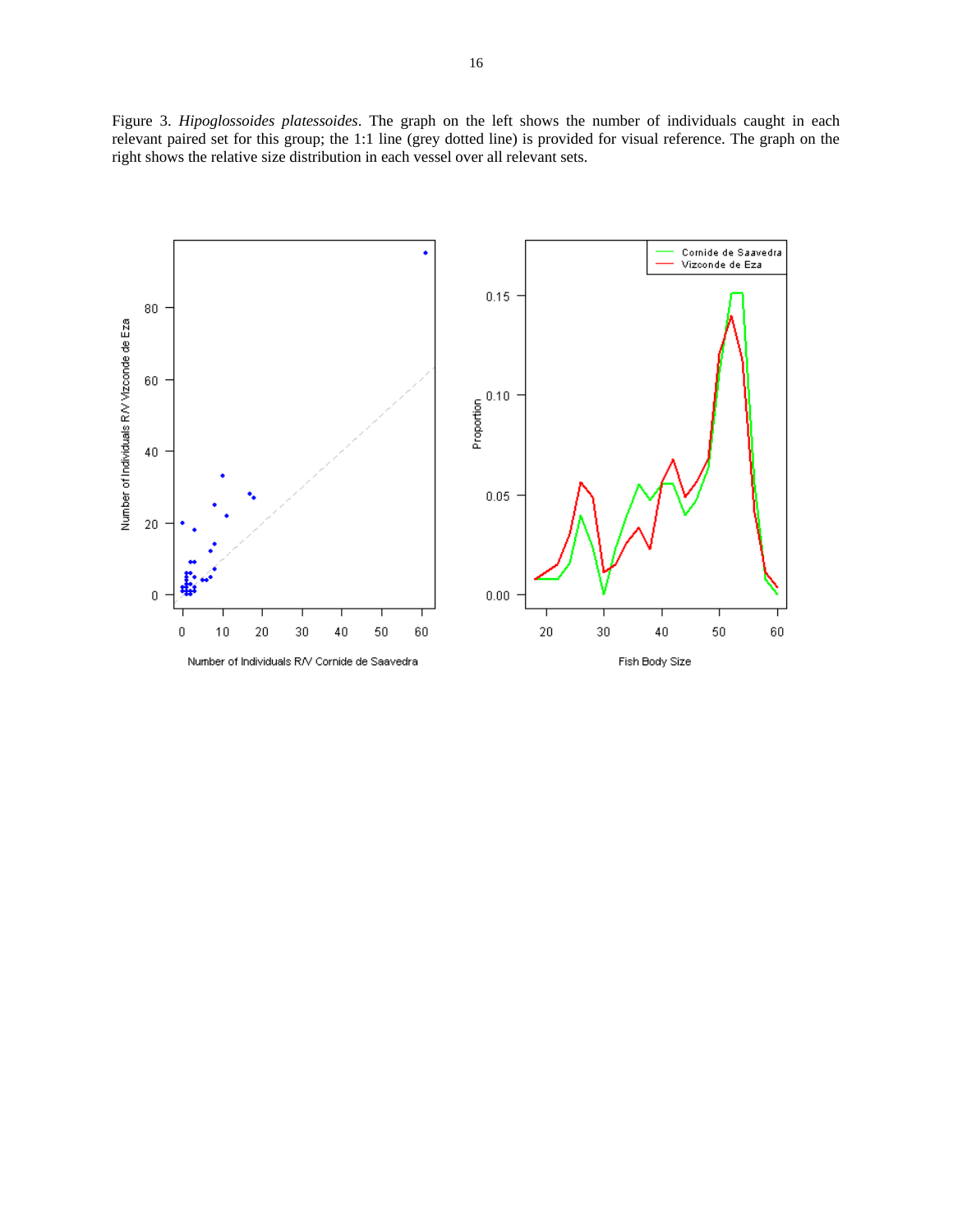Figure 4. *Ilex illecebrosus*. The graph on the left shows the number of individuals caught in each relevant paired set for this group; the 1:1 line (grey dotted line) is provided for visual reference. The graph on the right shows the relative size distribution in each vessel over all relevant sets.

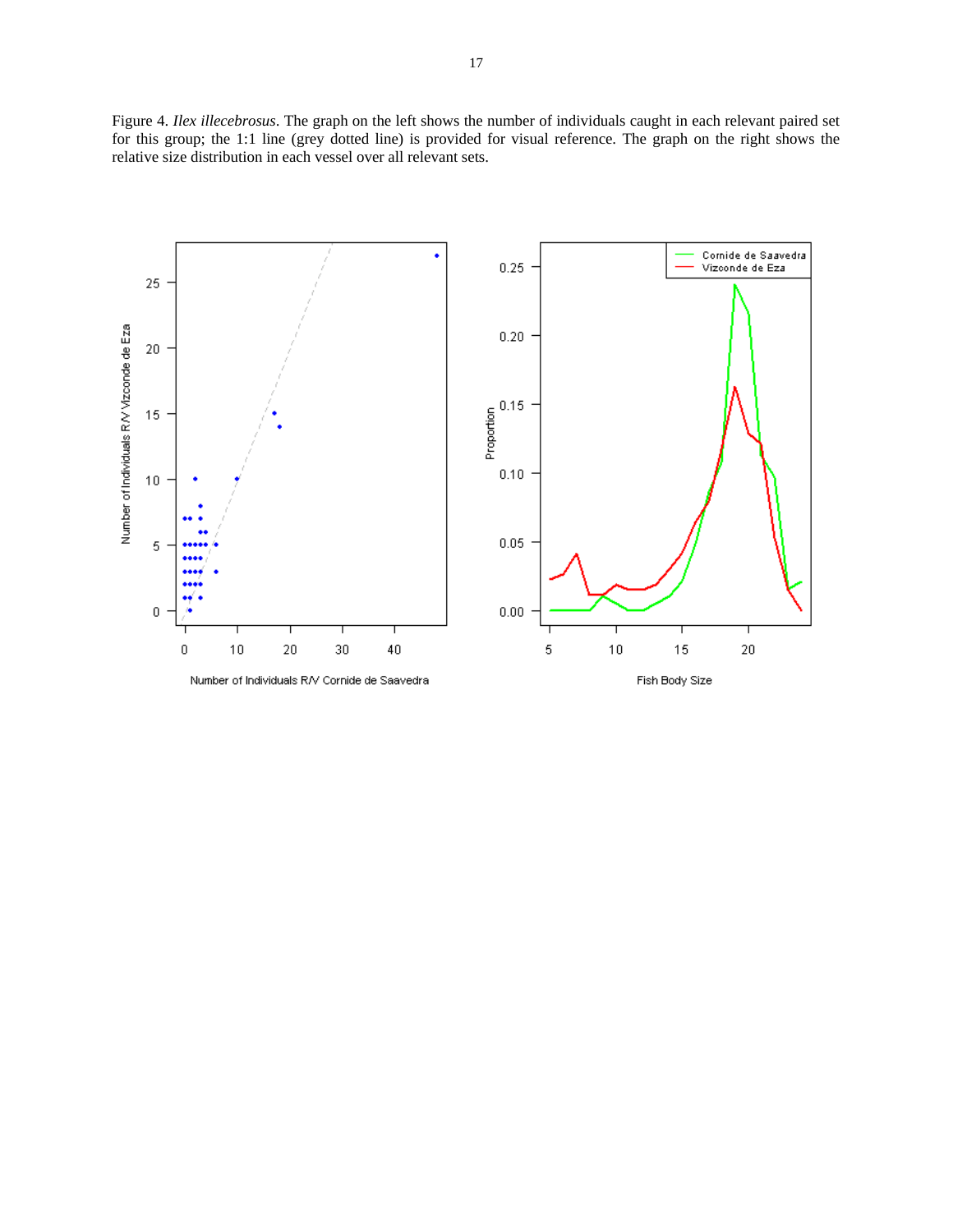Figure 5. *Lumpenus lampretaeformis*. The graph on the left shows the number of individuals caught in each relevant paired set for this group; the 1:1 line (grey dotted line) is provided for visual reference. The graph on the right shows the relative size distribution in each vessel over all relevant sets.

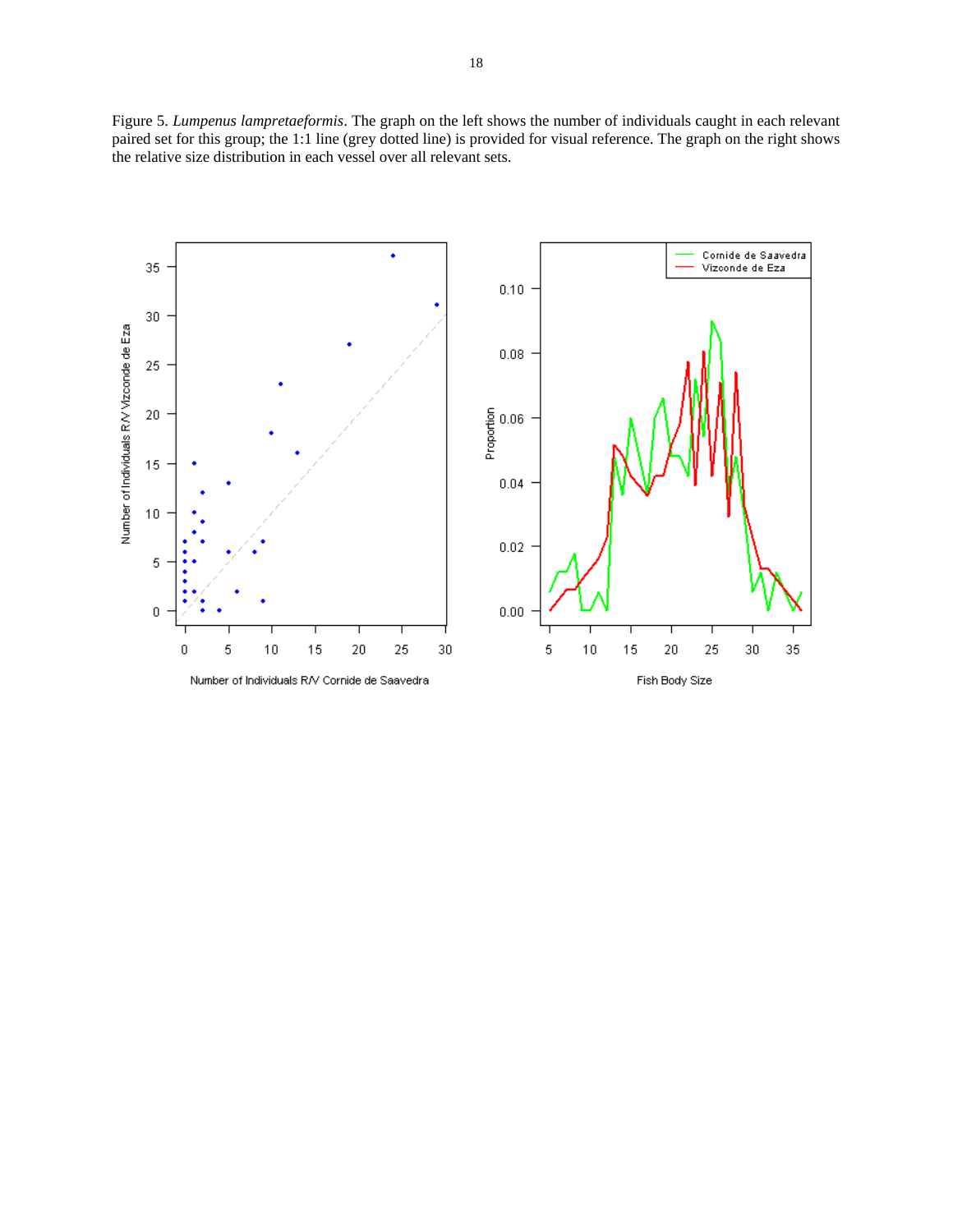Figure 6. *Macrourus berglax*. The graph on the left shows the number of individuals caught in each relevant paired set for this group; the 1:1 line (grey dotted line) is provided for visual reference. The graph on the right shows the relative size distribution in each vessel over all relevant sets.

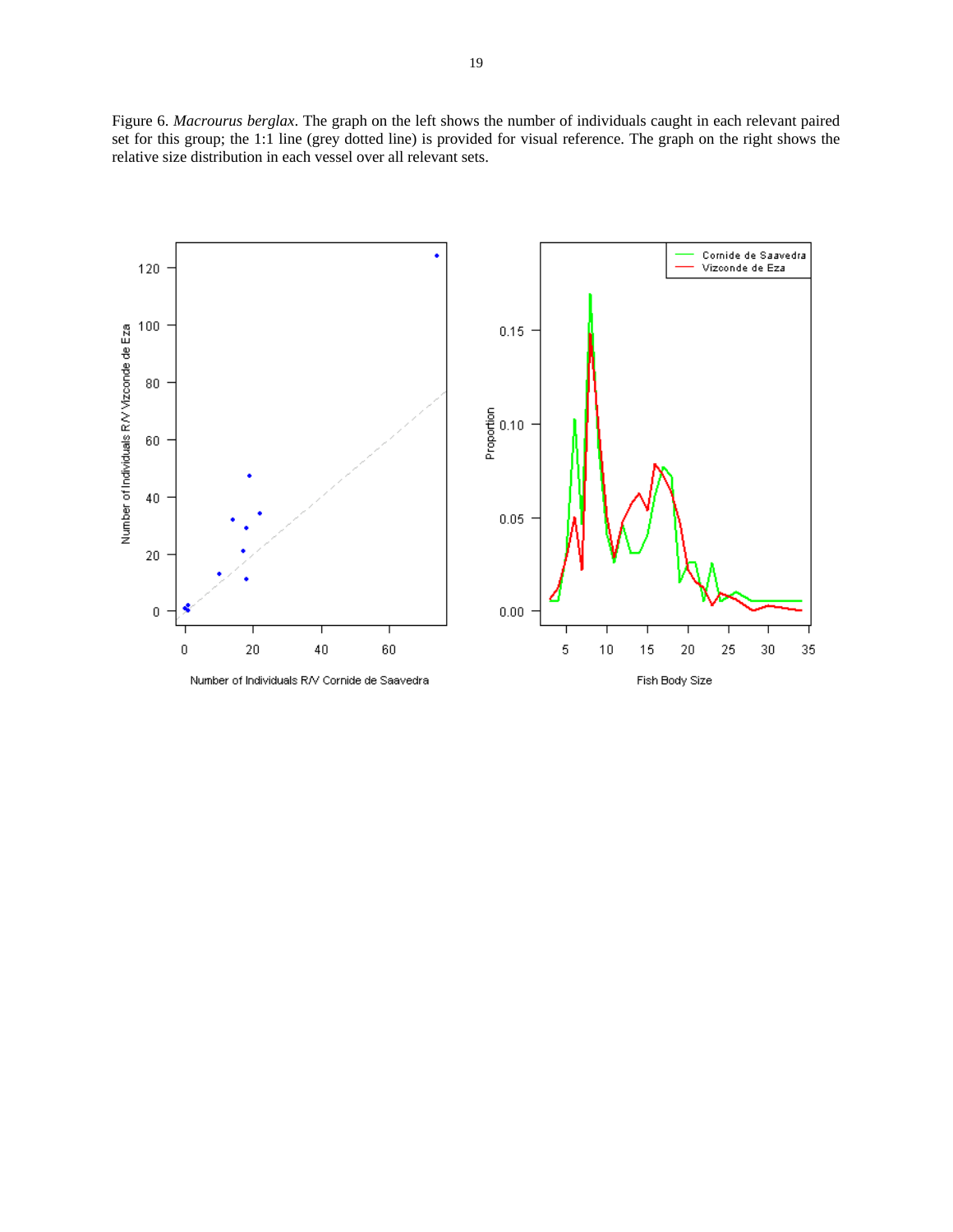Figure 7. *Nezumia bairdii*. The graph on the left shows the number of individuals caught in each relevant paired set for this group; the 1:1 line (grey dotted line) is provided for visual reference. The graph on the right shows the relative size distribution in each vessel over all relevant sets.

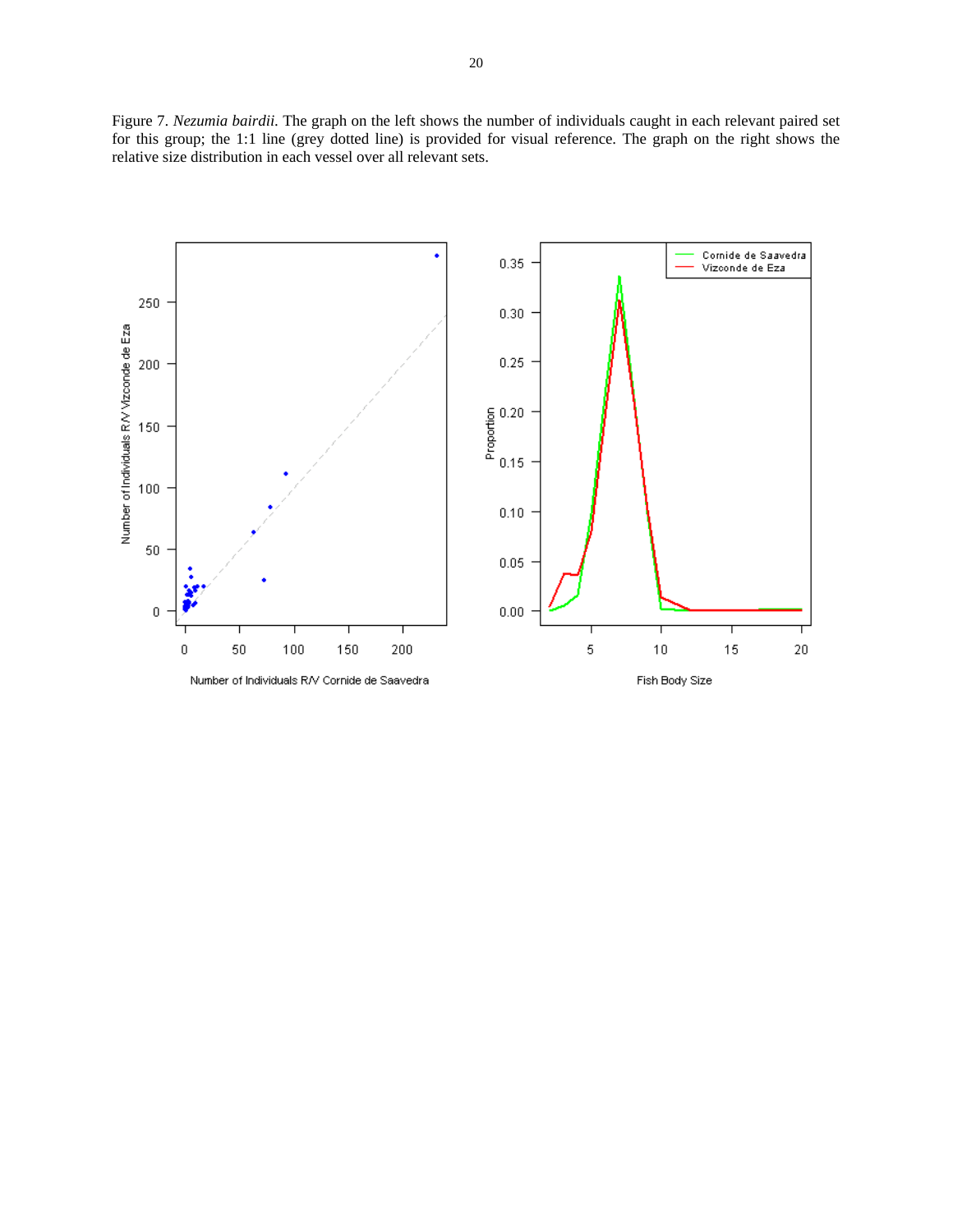Figure 8. *Pandalus borealis*. The graph on the left shows the number of individuals caught in each relevant paired set for this group; the 1:1 line (grey dotted line) is provided for visual reference. The graph on the right shows the relative size distribution in each vessel over all relevant sets.

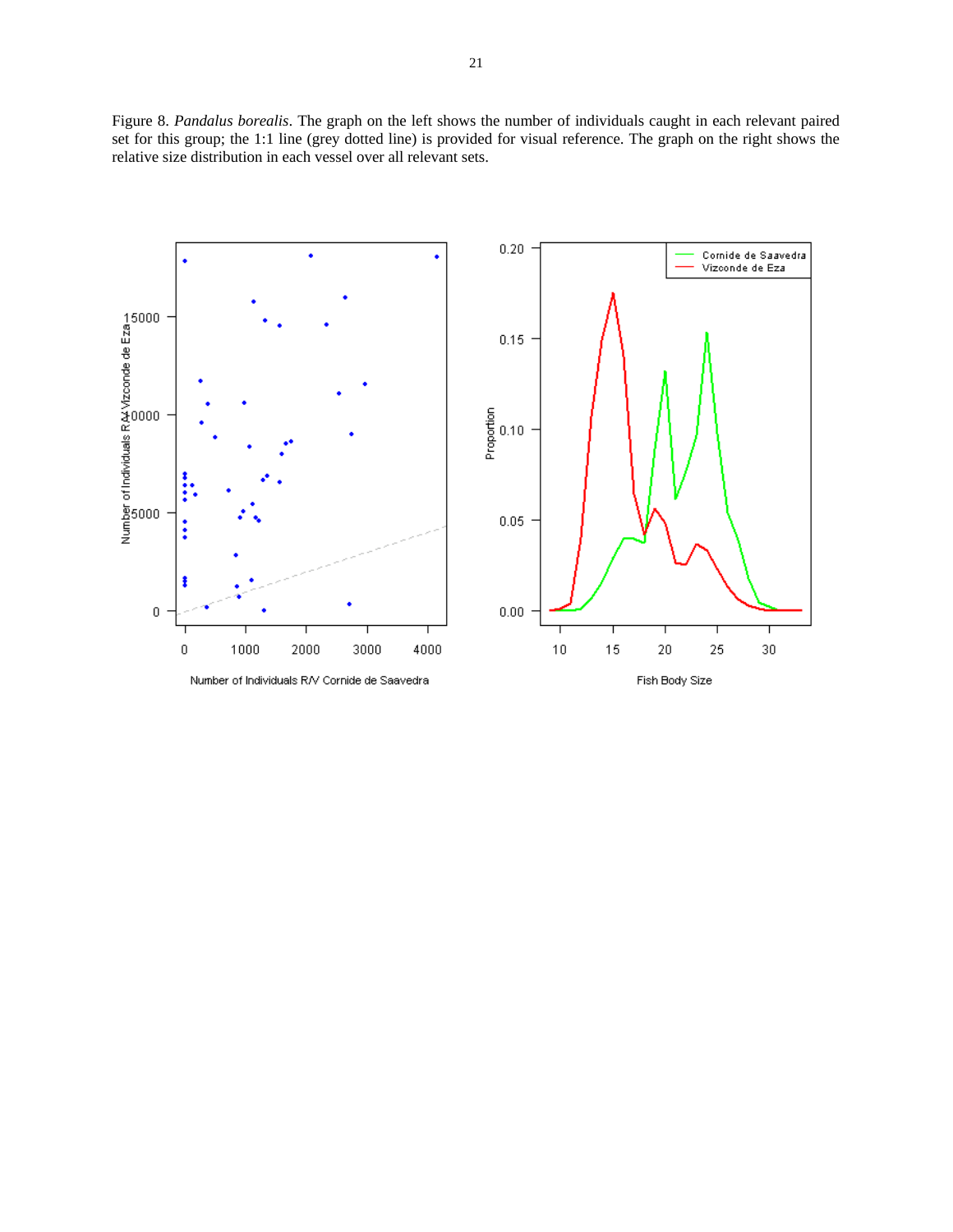Figure 9. *Reinhardtius hippoglossoides*. The graph on the left shows the number of individuals caught in each relevant paired set for this group; the 1:1 line (grey dotted line) is provided for visual reference. The graph on the right shows the relative size distribution in each vessel over all relevant sets.

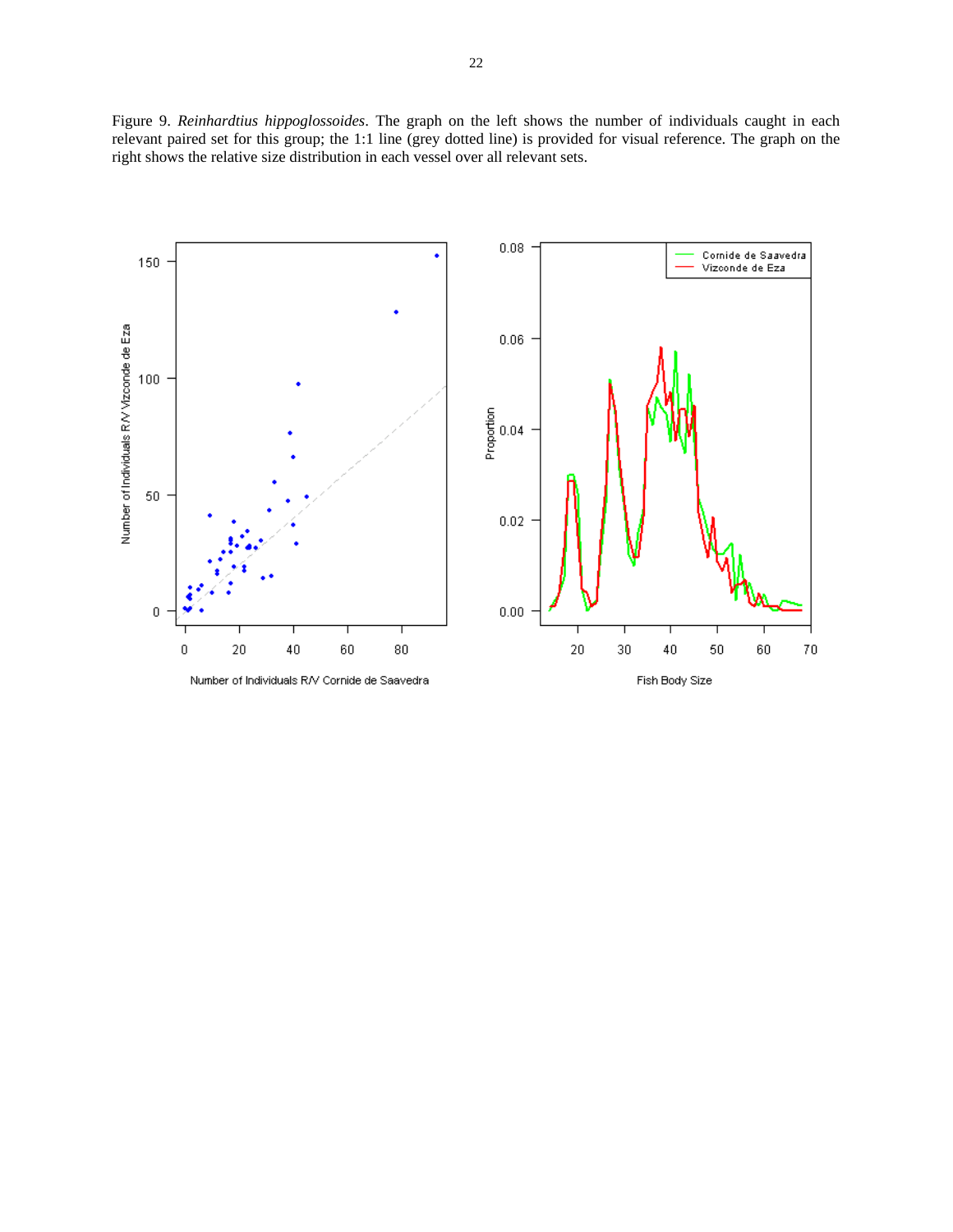Figure 10. *Urophycis chesteri*. The graph on the left shows the number of individuals caught in each relevant paired set for this group; the 1:1 line (grey dotted line) is provided for visual reference. The graph on the right shows the relative size distribution in each vessel over all relevant sets.

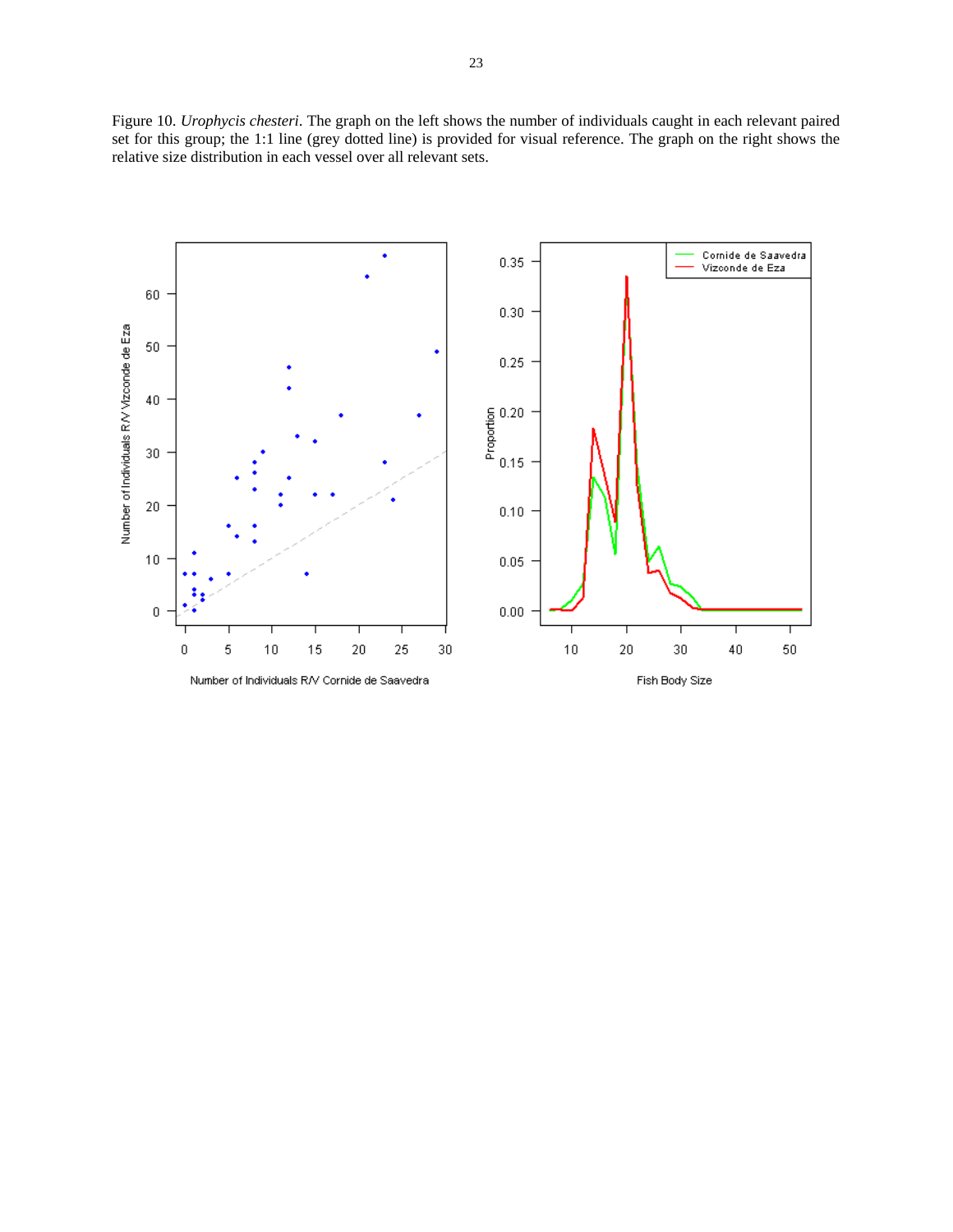Figure 11. Genus *Anarhichas*. The graph on the left shows the number of individuals caught in each relevant paired set for this group; the 1:1 line (grey dotted line) is provided for visual reference. The graph on the right shows the relative size distribution in each vessel over all relevant sets.

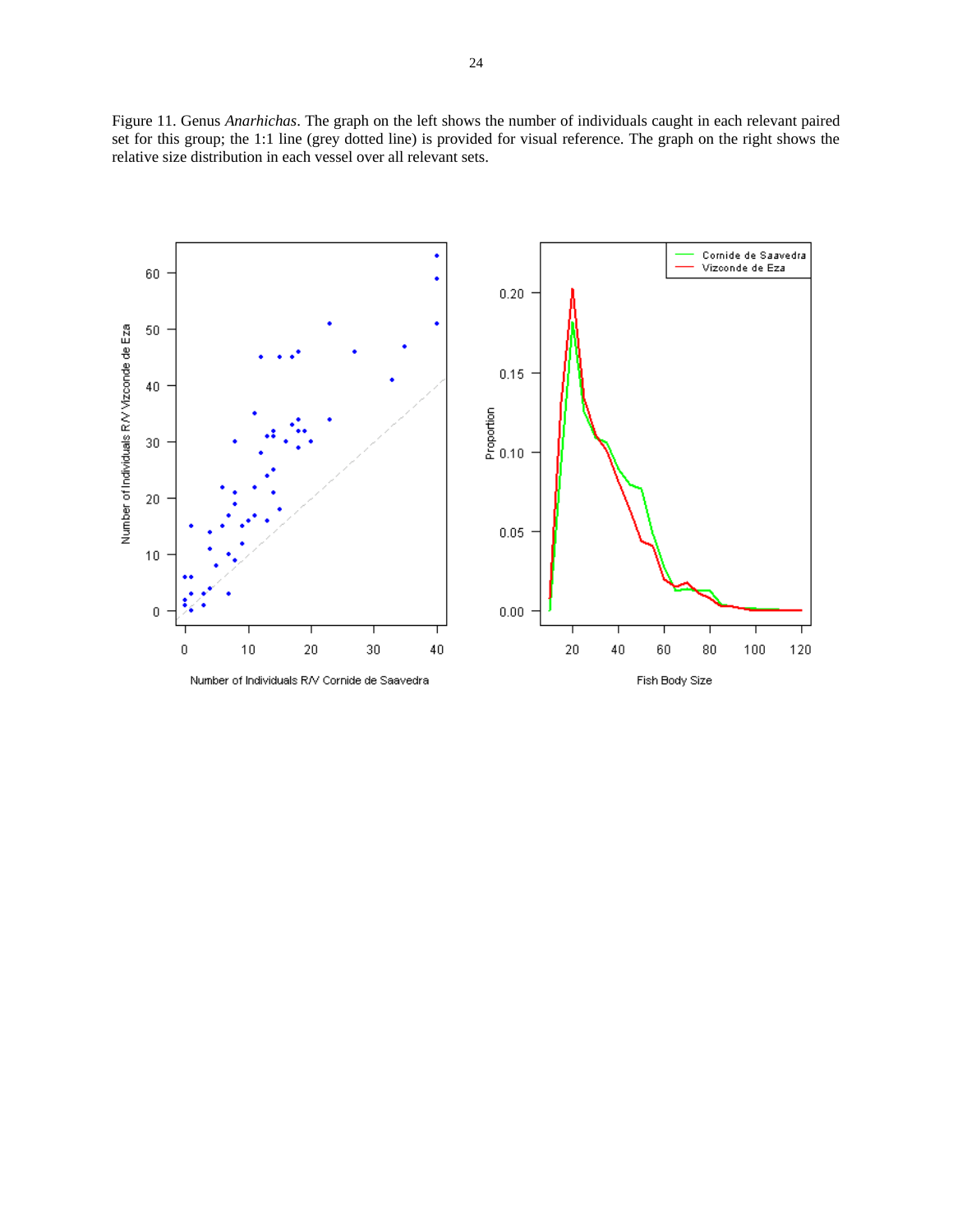Figure 12. Genus *Lycodes*. The graph on the left shows the number of individuals caught in each relevant paired set for this group; the 1:1 line (grey dotted line) is provided for visual reference. The graph on the right shows the relative size distribution in each vessel over all relevant sets.

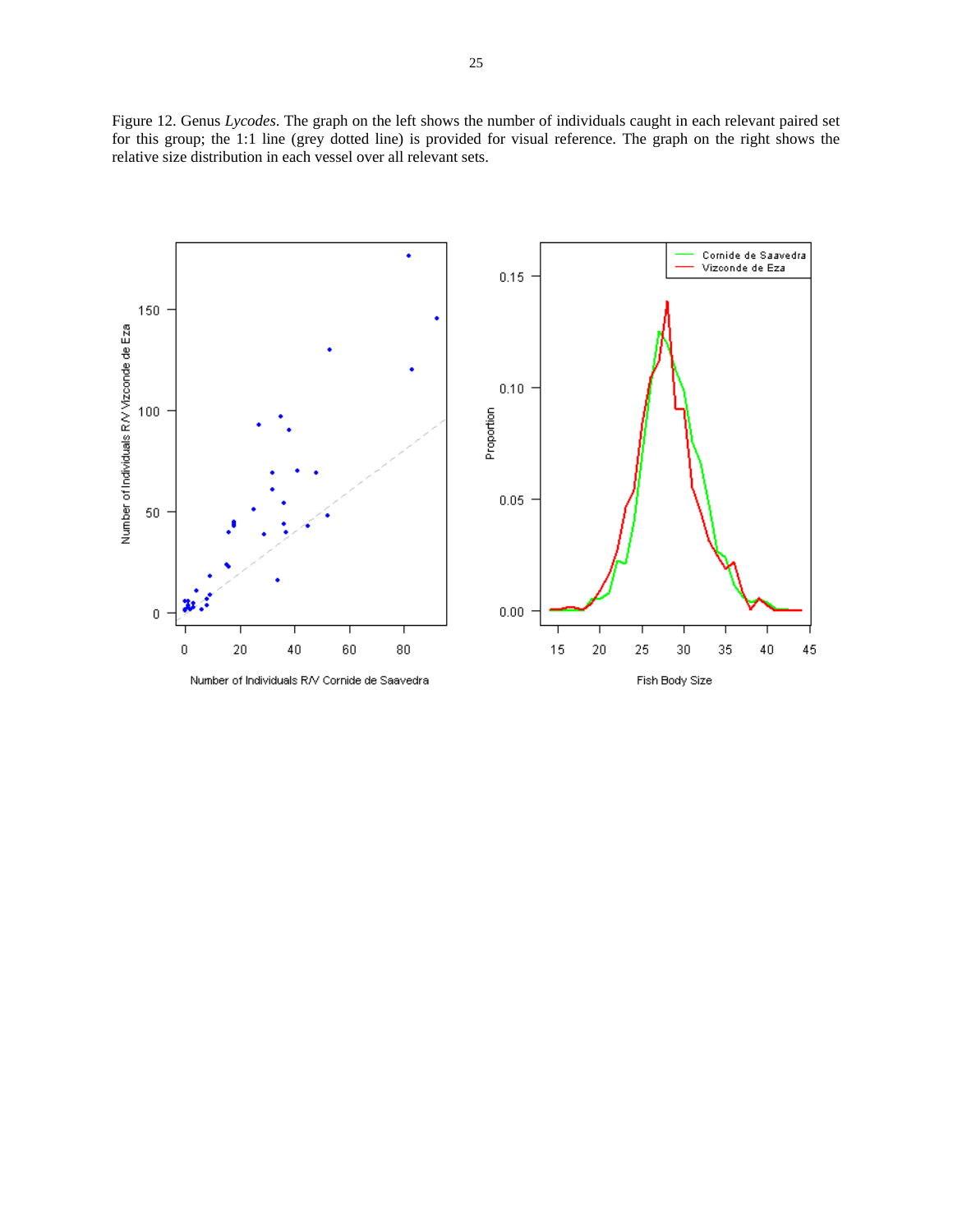Figure 13. Genus *Sebastes*. The graph on the left shows the number of individuals caught in each relevant paired set for this group; the 1:1 line (grey dotted line) is provided for visual reference. The graph on the right shows the relative size distribution in each vessel over all relevant sets.

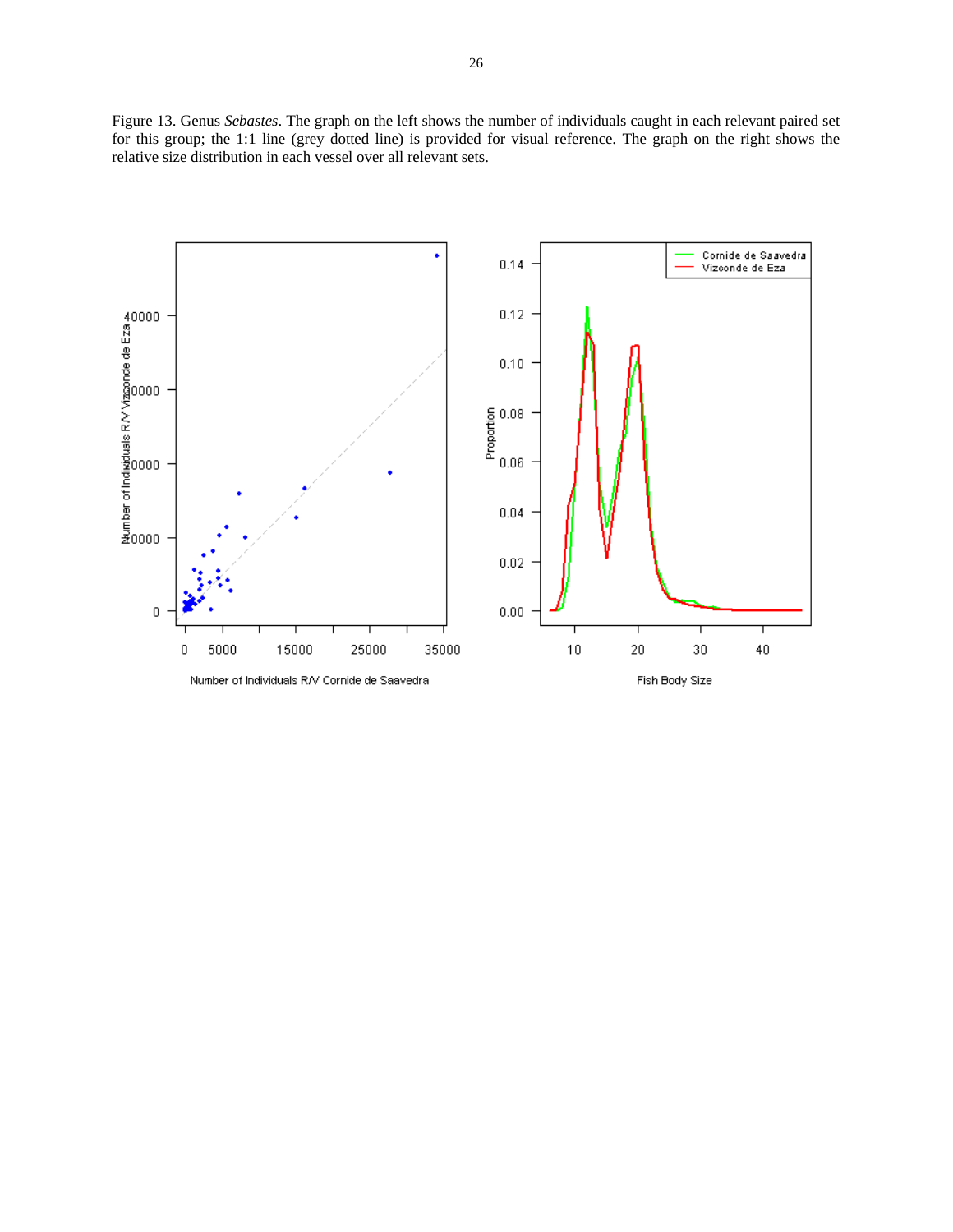Figure 14. Operational Group 14: Anguliformes, Notacanthiformes, Aulopiformes. The graph on the left shows the number of individuals caught in each relevant paired set for this group; the 1:1 line (grey dotted line) is provided for visual reference. The graph on the right shows the relative size distribution in each vessel over all relevant sets.

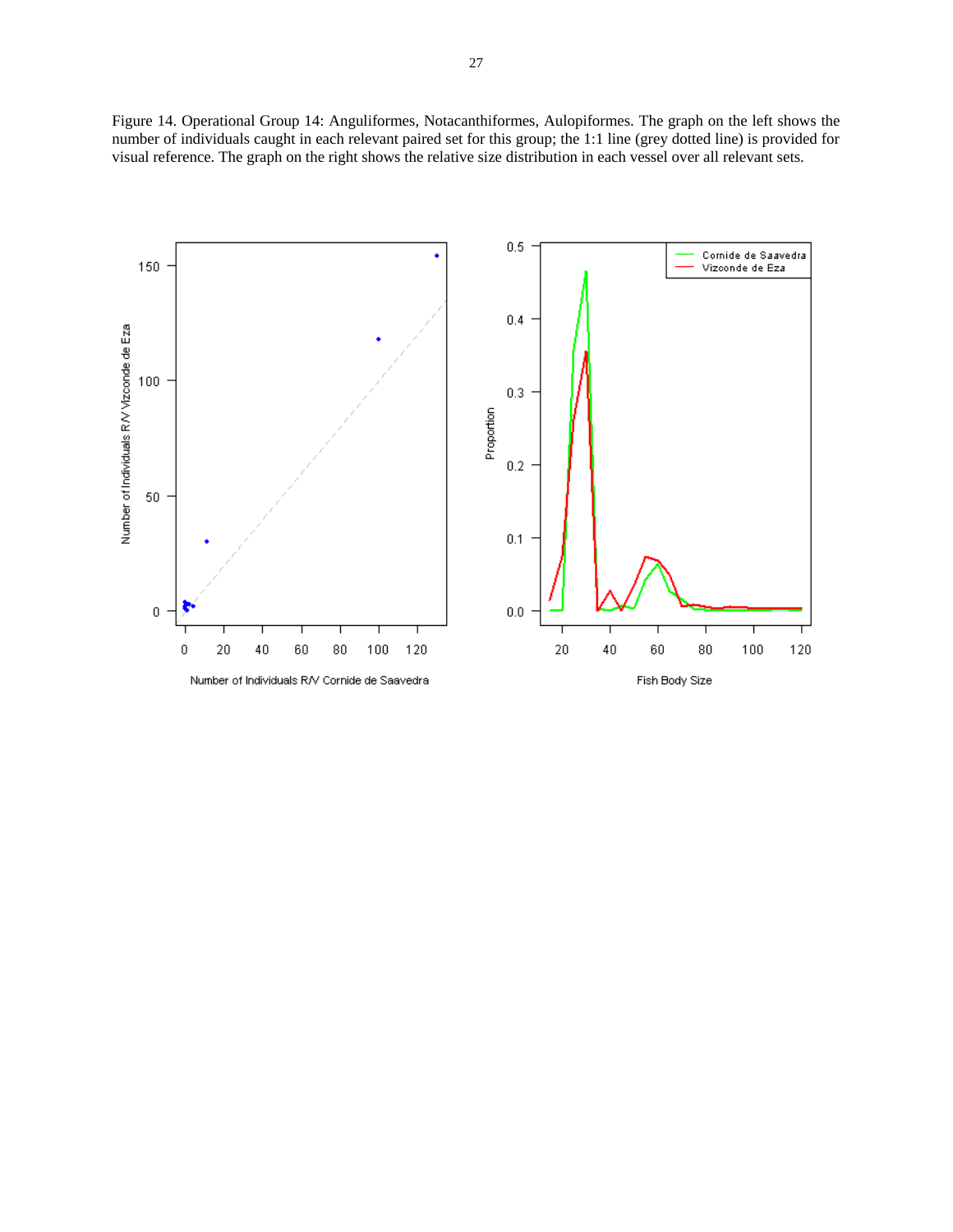Figure 15. Operational Group 15: Gadiformes, Scorpaeniformes, Rajiformes, Squaliformes. The graph on the left shows the number of individuals caught in each relevant paired set for this group; the 1:1 line (grey dotted line) is provided for visual reference. The graph on the right shows the relative size distribution in each vessel over all relevant sets.

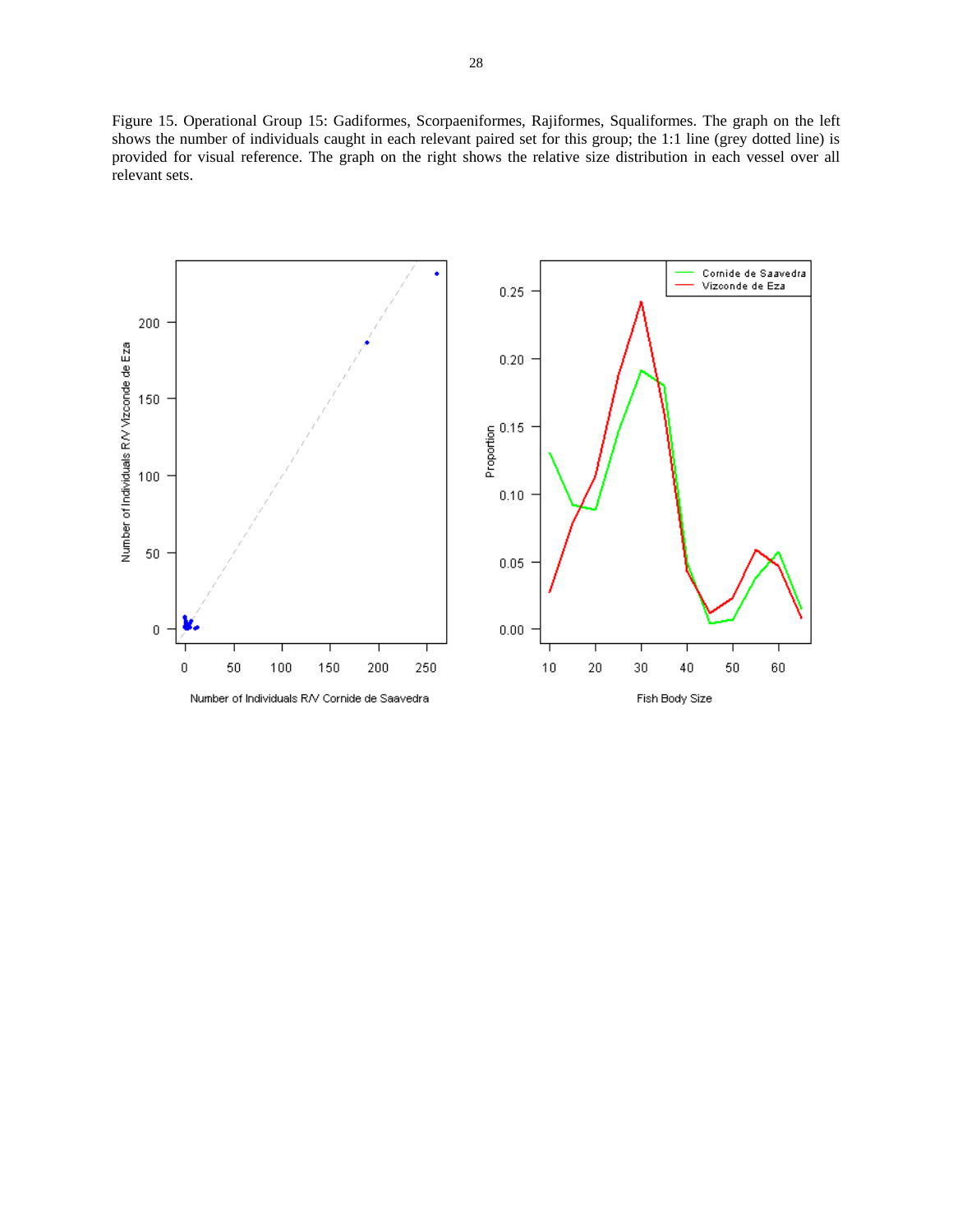Figure 16. Operational Group 16: Myctophyformes, Osmeriformes, Stephanobericiformes, Stomiiformes. The graph on the left shows the number of individuals caught in each relevant paired set for this group; the 1:1 line (grey dotted line) is provided for visual reference. The graph on the right shows the relative size distribution in each vessel over all relevant sets.

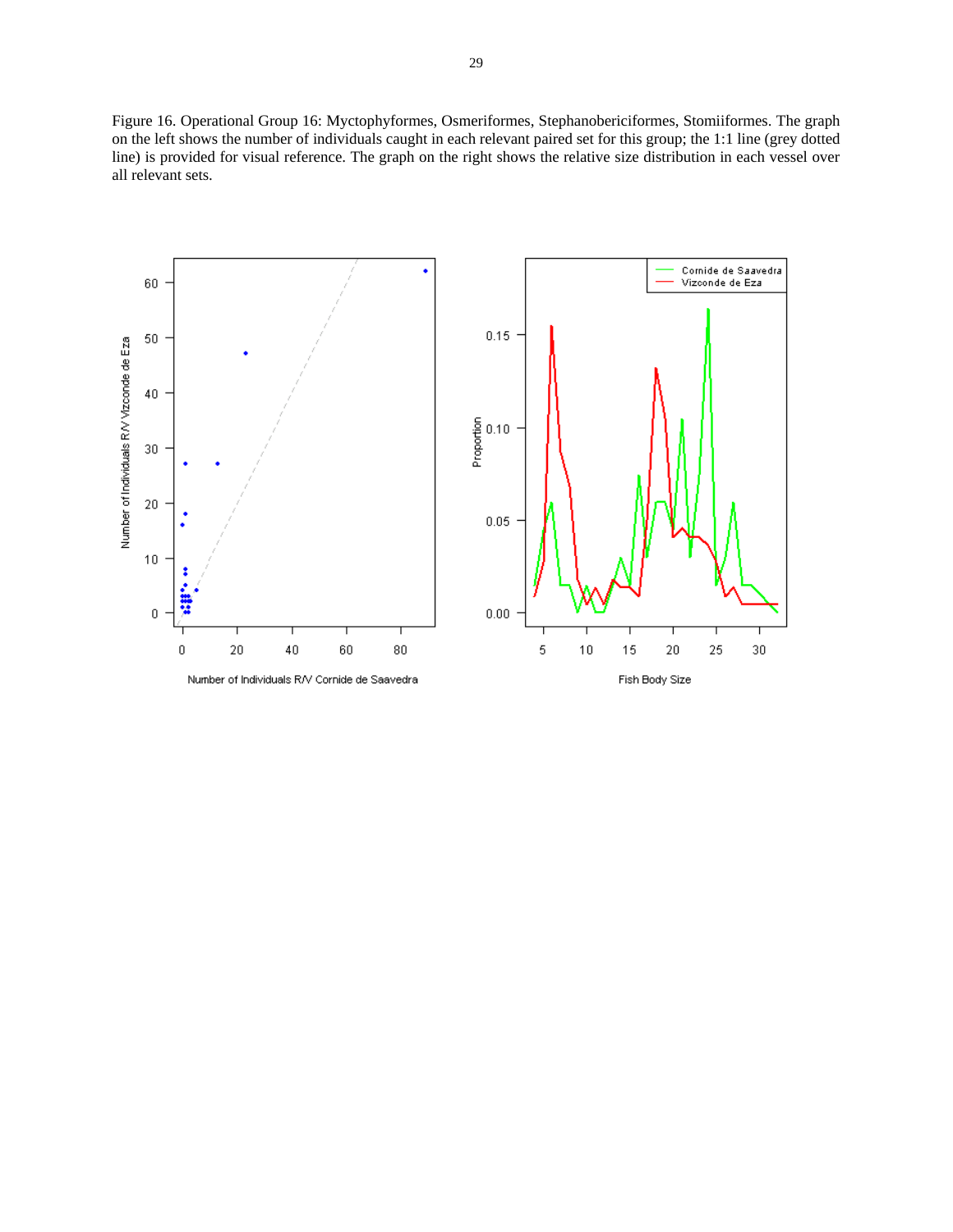Figure 17. Operational Group 17: Rajiformes, Lophiiformes, Pleuronectiformes. The graph on the left shows the number of individuals caught in each relevant paired set for this group; the 1:1 line (grey dotted line) is provided for visual reference. The graph on the right shows the relative size distribution in each vessel over all relevant sets.

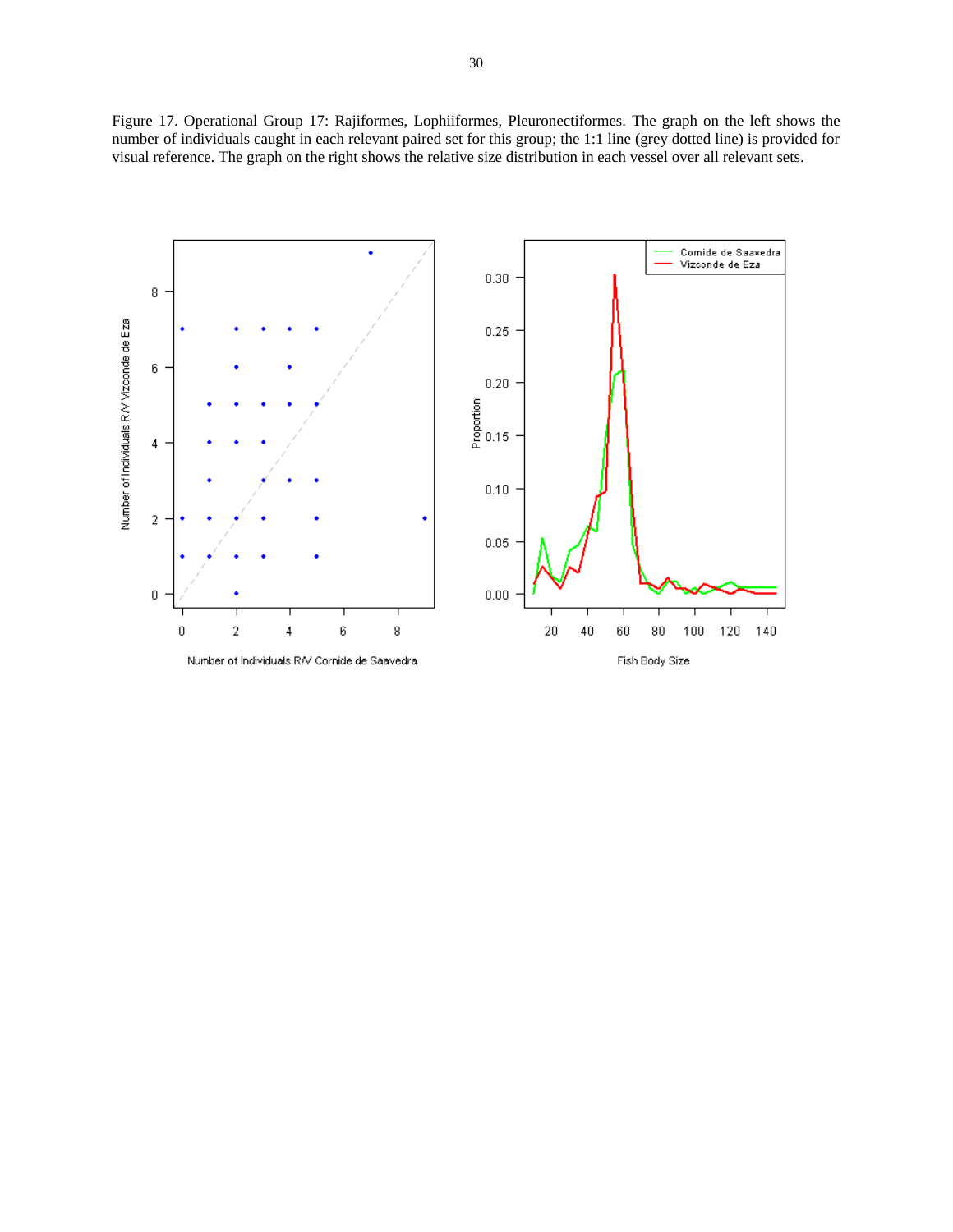



Number of Individuals R/V Cornide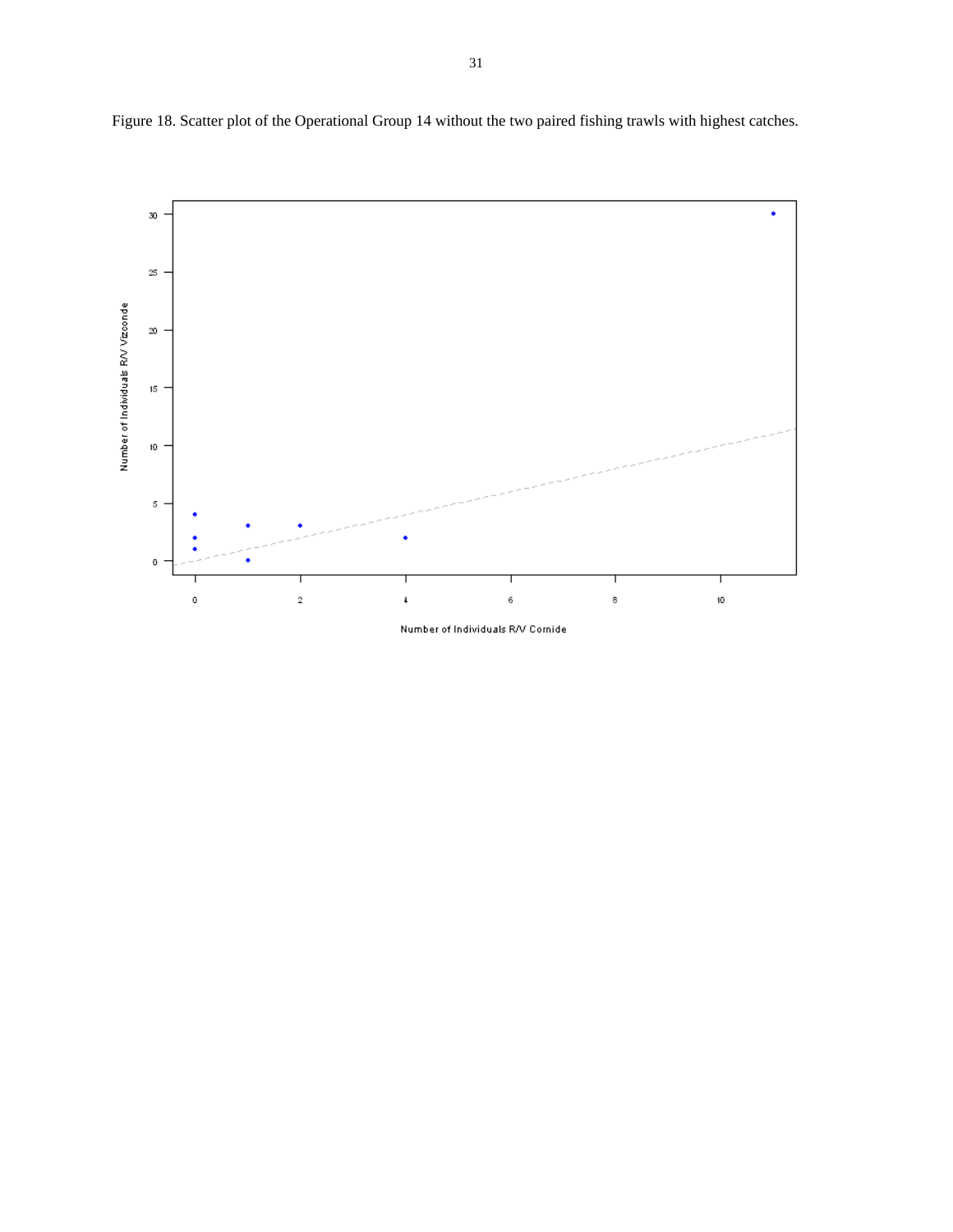

Figure 19. *Glyptocephalus cynoglossus*. In this scatter plot the paired set with highest catches in both vessels has been excluded.

Number of Individuals R/V Cornide